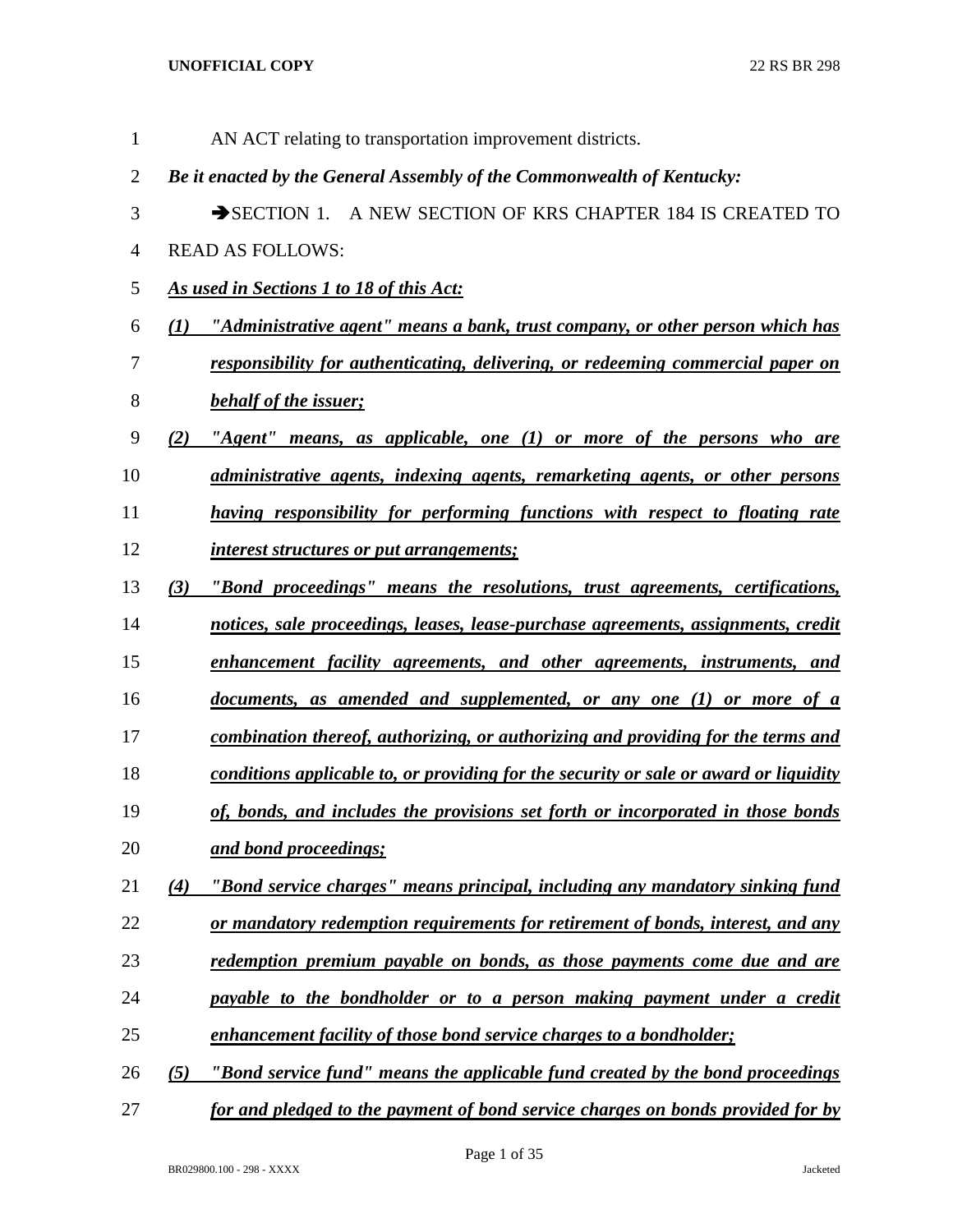| $\mathbf{1}$   |     | those proceedings, including all moneys, investments, and earnings from                    |
|----------------|-----|--------------------------------------------------------------------------------------------|
| $\overline{2}$ |     | investments, credited and to be credited to that fund as provided in the bond              |
| 3              |     | <i>proceedings;</i>                                                                        |
| 4              | (6) | "Bonds" means bonds, notes, including notes anticipating bonds or other notes,             |
| 5              |     | commercial paper, certificates of participation, or other evidences of obligation,         |
| 6              |     | including any interest coupons pertaining thereto, issued pursuant to Sections 1           |
| 7              |     | to 18 of this Act;                                                                         |
| 8              | (7) | "Commercial paper" means bonds with one (1) or more maturities of three                    |
| 9              |     | hundred sixty-five (365) days or less which, under the bond proceedings, are               |
| 10             |     | expected to be funded by the issuance of additional bonds with maturities of three         |
| 11             |     | hundred sixty-five days (365) or less, whether or not ultimately funded with long          |
| 12             |     | term bonds;                                                                                |
| 13             | (8) | "Cost" as applied to the construction of a project, includes:                              |
| 14             |     | The cost of construction, including bridges over or under existing highways<br>(a)         |
| 15             |     | and railroads;                                                                             |
| 16             |     | Acquisition of all property required by the district for such construction;<br>(b)         |
| 17             |     | Demolishing or removing any buildings or structures on acquired land,<br>(c)               |
| 18             |     | including the cost of acquiring any lands to which buildings or structures                 |
| 19             |     | may be moved, site clearance, improvement, and preparation;                                |
| 20             |     | Diverting highways, interchanges with highways, and access roads to<br>(d)                 |
| 21             |     | private property, including the cost of necessary land or easements;                       |
| 22             |     | All machinery, furnishings, and equipment, communications facilities,<br>(e)               |
| 23             |     | financing expenses, and interest prior to and during construction and for                  |
| 24             |     | <u>one (1) year after completion of construction;</u>                                      |
| 25             |     | $\varphi$<br><b>Traffic estimates; indemnity, surety bonds, and premiums on insurance;</b> |
| 26             |     | engineering; feasibility studies; legal expenses; plans;<br>guarantees;                    |
| 27             |     | specifications; surveys; estimates of cost and revenues; and other expenses                |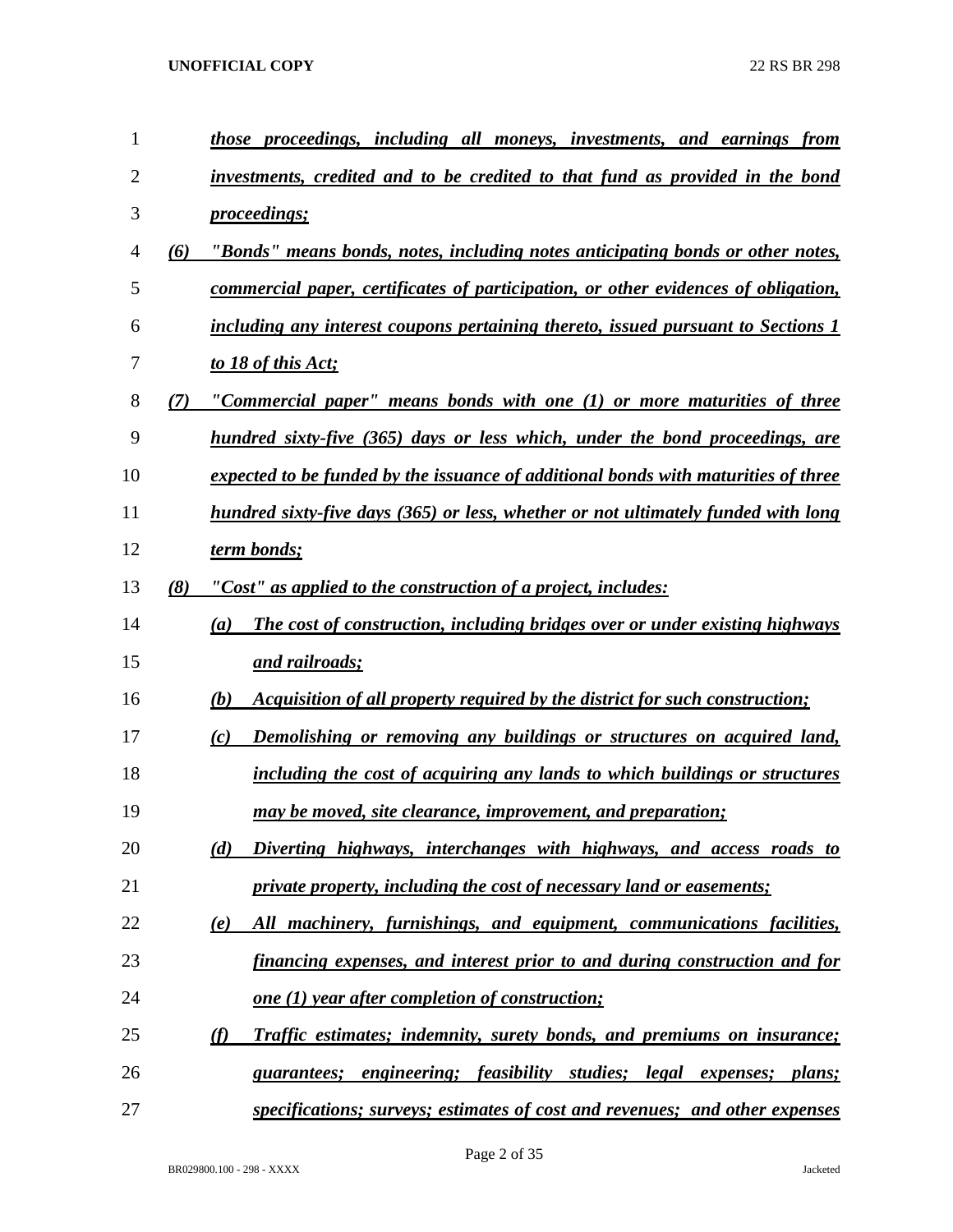| $\mathbf{1}$   | necessary or incidental to determining the feasibility or practicability of                                |
|----------------|------------------------------------------------------------------------------------------------------------|
| $\overline{2}$ | constructing a project;                                                                                    |
| 3              | Other expenses as may be necessary or incidental to the construction of the<br>$\left( \mathbf{g} \right)$ |
| $\overline{4}$ | project and the financing of such construction; and                                                        |
| 5              | Any obligation or expense incurred by any governmental agency or person<br>(h)                             |
| 6              | for surveys, borings, preparation of plans and specifications, and other                                   |
| 7              | engineering services, or any other cost described in this subsection, in                                   |
| 8              | connection with the construction of a project, which may be regarded as                                    |
| 9              | part of the cost of the project and reimbursed from revenues, taxes, or the                                |
| 10             | proceeds of bonds as authorized by Sections 1 to 18 of this Act;                                           |
| 11             | "Credit enhancement facilities" means letters of credit; lines of credit; standby,<br>(9)                  |
| 12             | contingent, or firm securities purchase agreements; insurance, or surety                                   |
| 13             | <u>arrangements; guarantees, and other arrangements that provide for direct or</u>                         |
| 14             | contingent payment of bond service charges, for security or additional security in                         |
| 15             | the event of nonpayment or default in respect of bonds, or for making payment of                           |
| 16             | <u>bond service charges and at the option and on demand of bondholders or at the</u>                       |
| 17             | option of the district or upon certain conditions occurring under put or similar                           |
| 18             | arrangements, or for otherwise supporting the credit or liquidity of the bonds,                            |
| 19             | and includes credit, reimbursement, marketing, remarketing, indexing, carrying,                            |
| 20             | interest rate hedge, and subrogation agreements, and other agreements and                                  |
| 21             | arrangements for payment and reimbursement of the person providing the credit                              |
| 22             | enhancement facility and the security for that payment and reimbursement;                                  |
| 23             | (10) "Financing expenses" means all costs and expenses relating to the authorization,                      |
| 24             | issuance, sale, delivery, authentication, deposit, custody, clearing, registration,                        |
| 25             | transfer, exchange, fractionalization, replacement, payment, and servicing of                              |
| 26             | bonds, including without limitation costs and expenses for or relating to                                  |
| 27             | publication and printing, postage, delivery, preliminary and final official                                |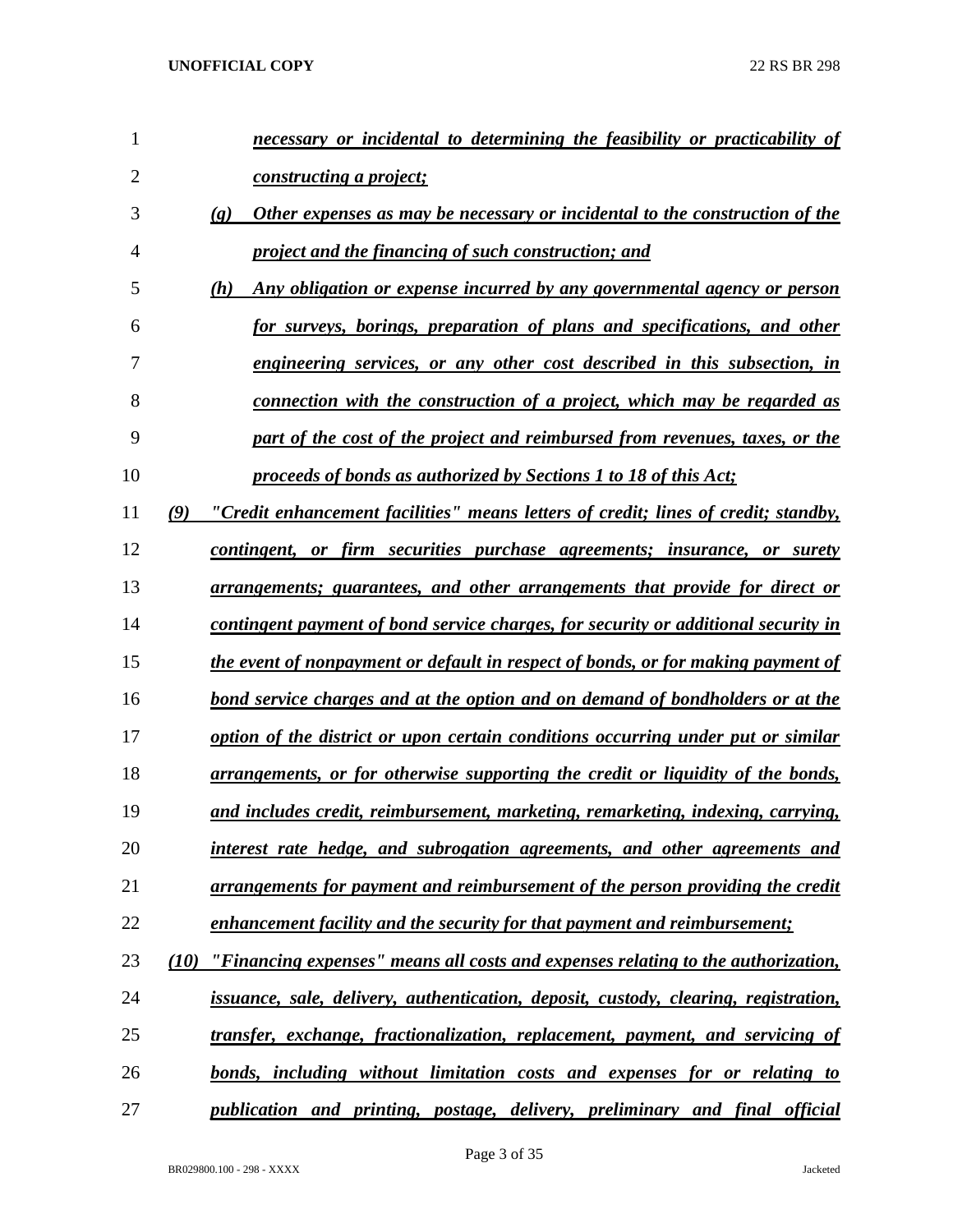| $\mathbf{1}$   | statements, offering circulars, and informational statements, travel and                 |
|----------------|------------------------------------------------------------------------------------------|
| $\overline{2}$ | <u>transportation, underwriters, placement agents, investment bankers, paying</u>        |
| 3              | agents, registrars, authenticating agents, remarketing agents, custodians,               |
| 4              | <u>clearing agencies or corporations, securities depositories, financial advisory</u>    |
| 5              | services, certifications, audits, federal or state regulatory agencies, accounting       |
| 6              | and computation services, legal services and obtaining approving legal opinions          |
| 7              | and other legal opinions, credit ratings, redemption premiums, and credit                |
| 8              | <u>enhancement facilities;</u>                                                           |
| 9              | "Floating rate interest structure" means provisions in the bond proceedings<br>(11)      |
| 10             | whereby the interest rate or rates payable on the bonds, or upon successive series       |
| 11             | <u>of commercial paper, vary from time-to-time pursuant to or in relation to an</u>      |
| 12             | index provided by an indexing agent or otherwise established, a formula, base,           |
| 13             | <i>publicly announced rate, yields on other obligations, determinations of an agent,</i> |
| 14             | <u>or any one (1) or combination of the foregoing, with or without approval or</u>       |
| 15             | <u>consent of the absolute obligor or issuer as provided in the bond proceedings;</u>    |
| 16             | "Governmental agency" means a department, division, or other unit of state<br>(12)       |
| 17             | <i>government; a county, city, municipal corporation or other political subdivision;</i> |
| 18             | <u>a regional transit authority or regional transit commission created under KRS</u>     |
| 19             | Chapter 96A; a port authority created under KRS 65.510 to 65.650; and the                |
| 20             | United States or any agency thereof;                                                     |
| 21             | "Highway" has the same meaning as in KRS 189.010;<br>(13)                                |
| 22             | "Indexing agent" means a person with responsibility for establishing, adjusting,<br>(14) |
| 23             | and maintaining an index of interest rates or yields for purposes of a floating rate     |
| 24             | <i>interest structure;</i>                                                               |
| 25             | "Interest rate hedge" means any arrangement:<br>(15)                                     |
| 26             | <b>By which either:</b><br>(a)                                                           |
| 27             | The different interest costs or receipts at, between, or among fixed or<br>1.            |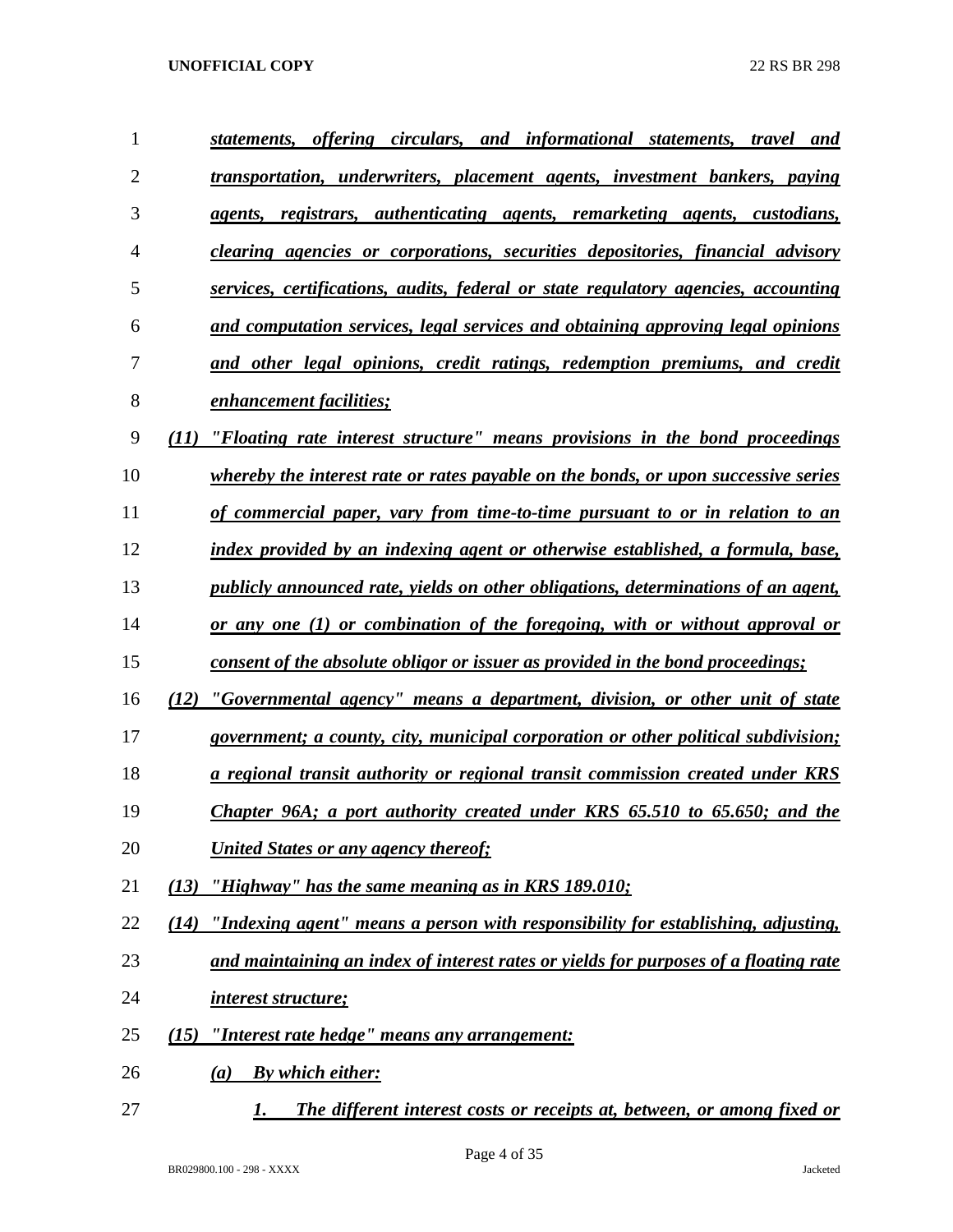| 1  | floating interest rates, including at different floating interest rates, are              |
|----|-------------------------------------------------------------------------------------------|
| 2  | exchanged on stated amounts of bonds or investments, or on notional                       |
| 3  | <u>amounts; or</u>                                                                        |
| 4  | A party will pay interest costs in excess of an agreed limitation; and                    |
| 5  | (b)<br>Which also may include a requirement for the issuer to issue bonds at a            |
| 6  | future date. This requirement shall be deemed to be part of the bond                      |
| 7  | <u>proceedings at the time the interest rate hedge is entered into. Issuance of</u>       |
| 8  | bonds at a future date shall not require further legislative action, but shall            |
| 9  | be a ministerial act;                                                                     |
| 10 | "Interest rate period" means that period of time during which an interest rate or<br>(16) |
| 11 | rates established under a floating rate interest structure will pertain, which            |
| 12 | periods may be altered or become fixed pursuant to the bond proceedings upon              |
| 13 | stated occurrences or upon determination of the absolute obligor or issuer;               |
| 14 | "Interstate system" means that portion of the interstate highway system, or the<br>(17)   |
| 15 | national highway system, located within the Commonwealth;                                 |
| 16 | "Net revenues" means revenues lawfully available to pay both current operating<br>(18)    |
| 17 | expenses of a district and bond service charges in any fiscal year or other               |
| 18 | <u>specified period, less current operating expenses of the district and any amount</u>   |
| 19 | necessary to maintain a working capital reserve for that period;                          |
| 20 | (19) "Outstanding," as applied to bonds, means outstanding in accordance with the         |
| 21 | terms of the bonds and the applicable bond proceedings;                                   |
| 22 | "Owner" includes any person having any title or interest in any property<br>(20)          |
| 23 | <i>authorized to be acquired by a district under Sections 1 to 18 of this Act;</i>        |
| 24 | "Pledged revenues" means net revenues, moneys and investments, and earnings<br>(21)       |
| 25 | on those investments, in the applicable bond service fund and any other special           |
| 26 | funds, and the proceeds of any bonds issued for the purpose of refunding prior            |
| 27 | bonds, all as lawfully available and by resolution of the district committed for          |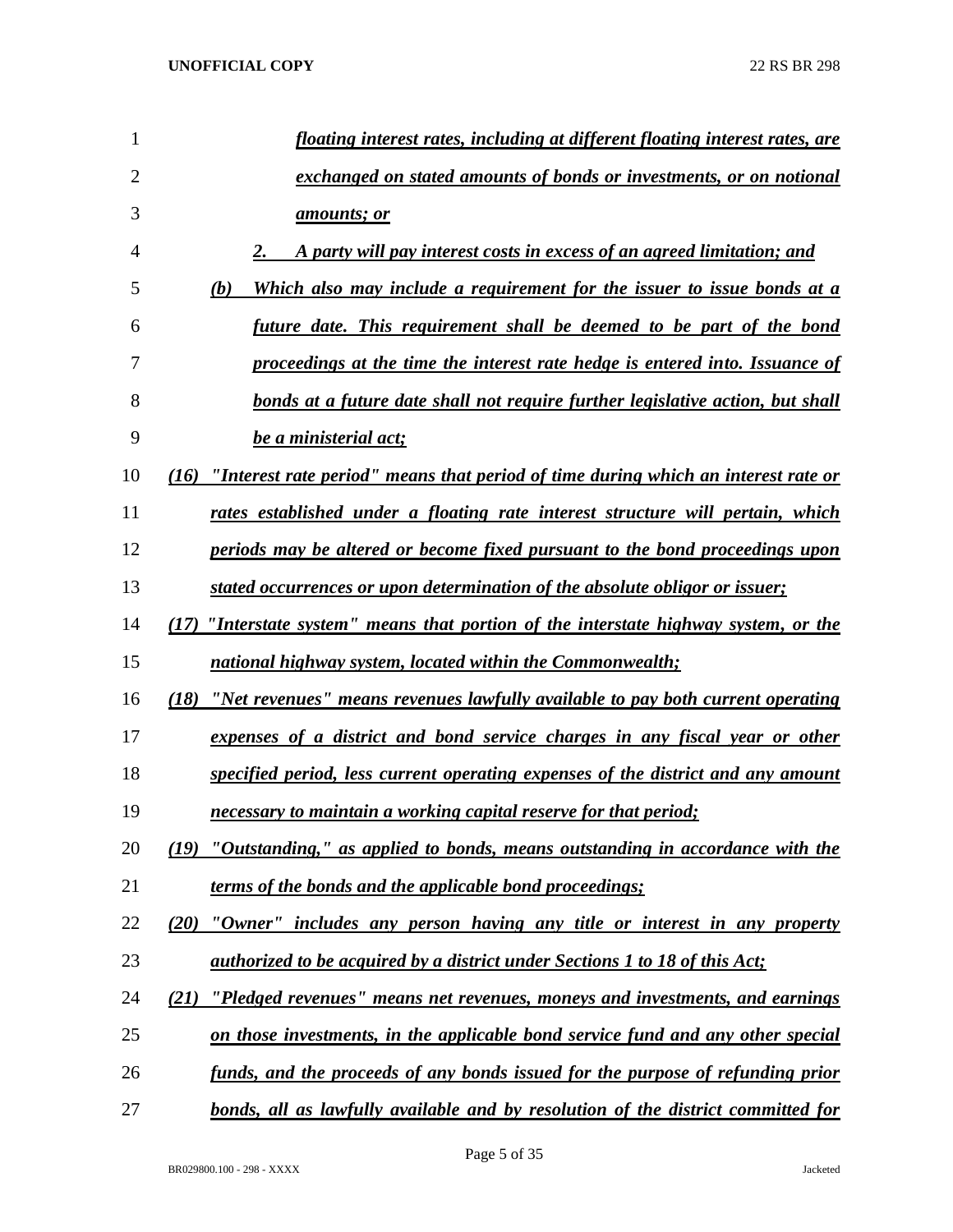| 1              | application as pledged revenues to the payment of bond service charges on              |
|----------------|----------------------------------------------------------------------------------------|
| $\overline{2}$ | <i><u><b>particular issues of bonds;</b></u></i>                                       |
| 3              | "Project" means:<br>(22)                                                               |
| 4              | A highway or parking facility;<br>(a)                                                  |
| 5              | <b>Freight rail tracks and necessarily related freight rail facilities;</b><br>(b)     |
| 6              | Other transportation projects constructed or improved under Sections 1 to<br>(c)       |
| 7              | 18 of this Act and includes all bridges, tunnels, overpasses, underpasses,             |
| 8              | interchanges, or approaches that are determined by the district to be                  |
| 9              | necessary for the safe merging of traffic between the project and those                |
| 10             | highways;                                                                              |
| 11             | Service facilities, and administration, storage, and other buildings, property,<br>(d) |
| 12             | and facilities, that the district considers necessary for the operation of the         |
| 13             | <i>project; and</i>                                                                    |
| 14             | All property and rights that must be acquired by the district for the<br>(e)           |
| 15             | <u>construction, maintenance, or operation of the project;</u>                         |
| 16             | (23)<br><u>"Property" includes interests in property;</u>                              |
| 17             | "Put arrangement" means provisions in the bond proceedings under which<br>(24)         |
| 18             | holders of the applicable bonds may exercise an option, or are required, to            |
| 19             | surrender the bonds or their ownership for an amount of payment previously             |
| 20             | established in or pursuant to the bond proceedings, at times, which may, but need      |
| 21             | not be, consistent with the ends of interest rate periods and which may be altered     |
| 22             | with or without the approval or consent, or upon the direction of, the absolute        |
| 23             | <u>obligor or the issuer, as provided for in the bond proceedings;</u>                 |
| 24             | "Refund" means to fund and retire outstanding bonds, including advance<br>(25)         |
| 25             | refunding with or without payment or redemption prior to stated maturity;              |
| 26             | "Remarketing agent" means the person having responsibility for marketing or<br>(26)    |
| 27             | <u>remarketing commercial paper or bonds with put arrangements, which may</u>          |

Page 6 of 35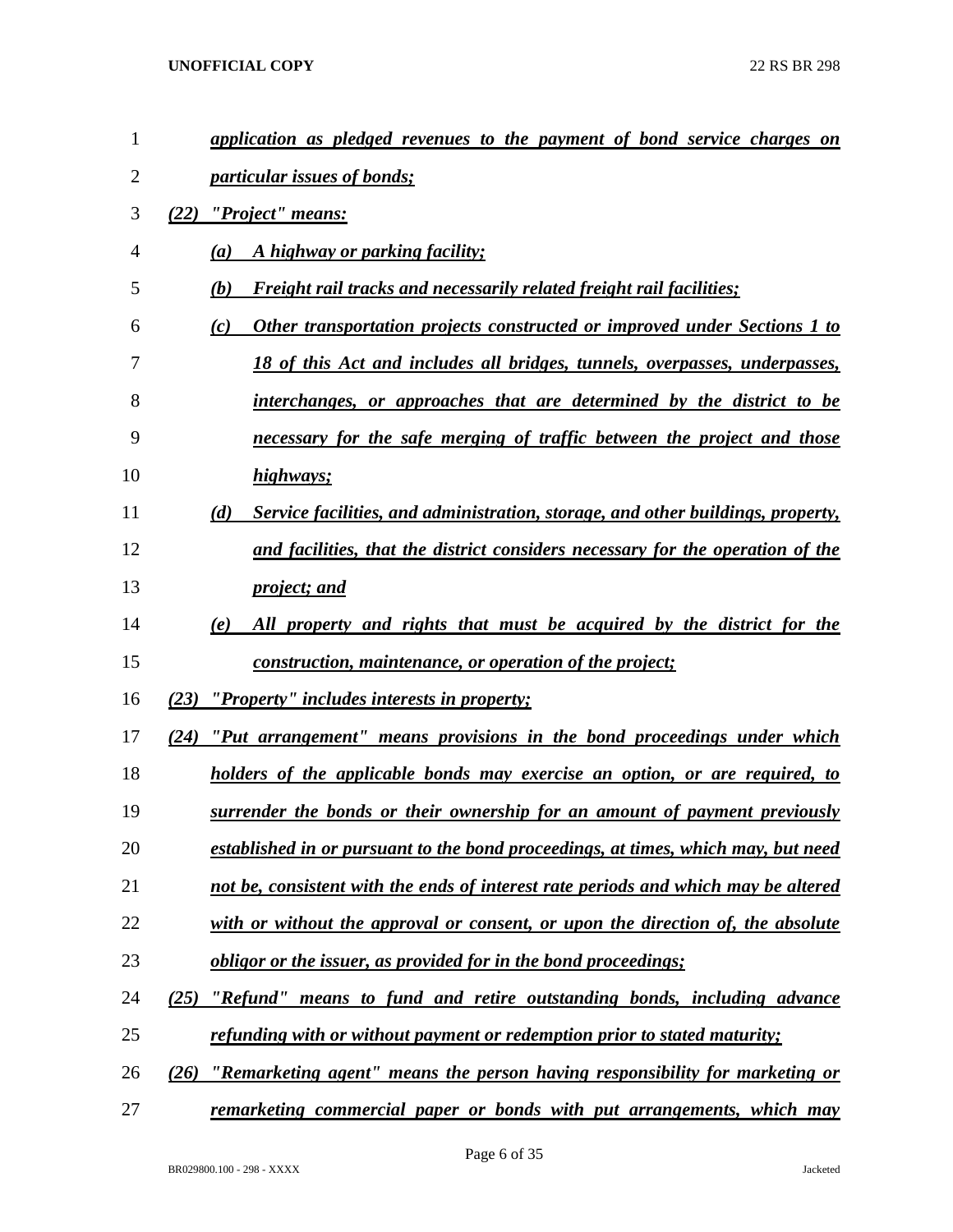| 1              | include responsibility for making recommendations or determinations as to prices            |
|----------------|---------------------------------------------------------------------------------------------|
| $\overline{2}$ | or interest rates;                                                                          |
| 3              | "Revenues" means:<br>(27)                                                                   |
| 4              | All moneys received by a district with respect to the lease, sublease, or sale,<br>(a)      |
| 5              | including installment sale, conditional sale, or sale under a lease-purchase                |
| 6              | <i>agreement, of a project;</i>                                                             |
| 7              | (b)<br>All moneys received by a district under an agreement pursuant to Section 18          |
| 8              | of this Act;                                                                                |
| 9              | <u>Any gift or grant received with respect to a project;</u><br>(c)                         |
| 10             | All moneys received from increment bonds issued in accordance with the<br>(d)               |
| 11             | establishment of a local development area under KRS 65.7041 to 65.7083;                     |
| 12             | and                                                                                         |
| 13             | <b>Proceeds of bonds issued under Sections 1 to 18 of this Act to the extent the</b><br>(e) |
| 14             | use thereof for payment of principal or of premium, if any, or interest on                  |
| 15             | the bonds is authorized by the district, proceeds from any insurance,                       |
| 16             | condemnation, or guaranty pertaining to a project or property mortgaged to                  |
| 17             | secure bonds or pertaining to the financing of a project, and income and                    |
| 18             | profit from the investment of the proceeds of bonds or of any revenues;                     |
| 19             | "Special funds" means the applicable bond service fund and any accounts and<br>(28)         |
| 20             | subaccounts in that fund, any other funds or accounts permitted by, established             |
| 21             | under, and identified as a special fund or special account in the bond                      |
| 22             | proceedings, including any special fund or account established for purposes of              |
| 23             | rebate or other requirements under federal income tax laws; and                             |
| 24             | "Transportation improvement district" or "district" means a transportation<br>(29)          |
| 25             | improvement district established pursuant to Section 2 of this Act.                         |
| 26             | SECTION 2. A NEW SECTION OF KRS CHAPTER 184 IS CREATED TO                                   |
| 27             | <b>READ AS FOLLOWS:</b>                                                                     |

BR029800.100 - 298 - XXXX Jacketed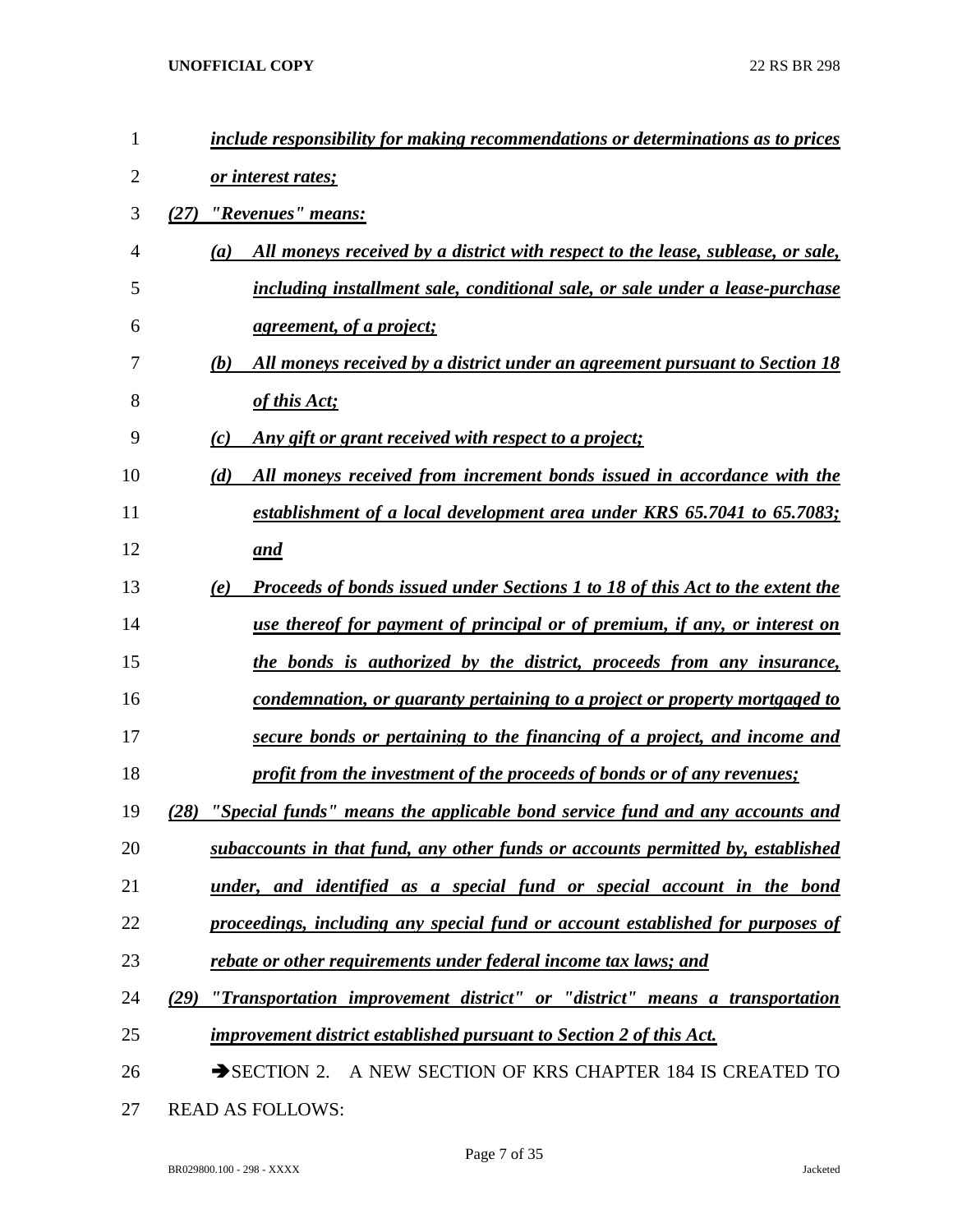| 1              | (I) | A transportation improvement district may be created by the legislative body of a       |
|----------------|-----|-----------------------------------------------------------------------------------------|
| $\overline{2}$ |     | city with a population of at least twenty thousand $(20,000)$ , a county, or by a       |
| 3              |     | group of up to three (3) contiguous counties. A transportation improvement              |
| 4              |     | district shall be governed by a board of trustees appointed as outlined in either       |
| 5              |     | subsection $(3)$ , $(4)$ , $(5)$ , or $(6)$ of this section.                            |
| 6              | (2) | A transportation improvement district shall be considered:                              |
| 7              |     | A body both corporate and politic, and the exercise by it of the powers<br>(a)          |
| 8              |     | conferred by Sections 1 to 18 of this Act in the financing, construction,               |
| 9              |     | maintenance, repair, and operation of a project are and shall be held to be             |
| 10             |     | essential governmental functions; and                                                   |
| 11             |     | A special purpose governmental entity as defined in KRS 65A.010 and<br>(b)              |
| 12             |     | subject to the requirements and limitations in KRS Chapter 65A.                         |
| 13             | (3) | A transportation improvement district established by a city shall be governed by a      |
| 14             |     | <b>board of trustees consisting of:</b>                                                 |
| 15             |     | Five (5) voting members appointed by the legislative body of the city; and<br>(a)       |
| 16             |     | <b>One (1) nonvoting member appointed by the regional planning commission</b><br>(b)    |
| 17             |     | for the county.                                                                         |
| 18             |     | All members appointed under this subsection shall be residents of the city              |
| 19             |     | establishing the district. Two (2) of the voting members shall be members of a          |
| 20             |     | <i>chamber of commerce in the city.</i>                                                 |
| 21             | (4) | A transportation improvement district established by a single county shall be           |
| 22             |     | governed by a board of trustees consisting of:                                          |
| 23             |     | Five (5) voting members appointed by the legislative body of the county;<br>(a)         |
| 24             |     | <b>One (1) nonvoting member appointed by the legislative body of the largest</b><br>(b) |
| 25             |     | city in the county; and                                                                 |
| 26             |     | <b>One (1) nonvoting member appointed by the regional planning commission</b><br>(c)    |
| 27             |     | <u>for the county.</u>                                                                  |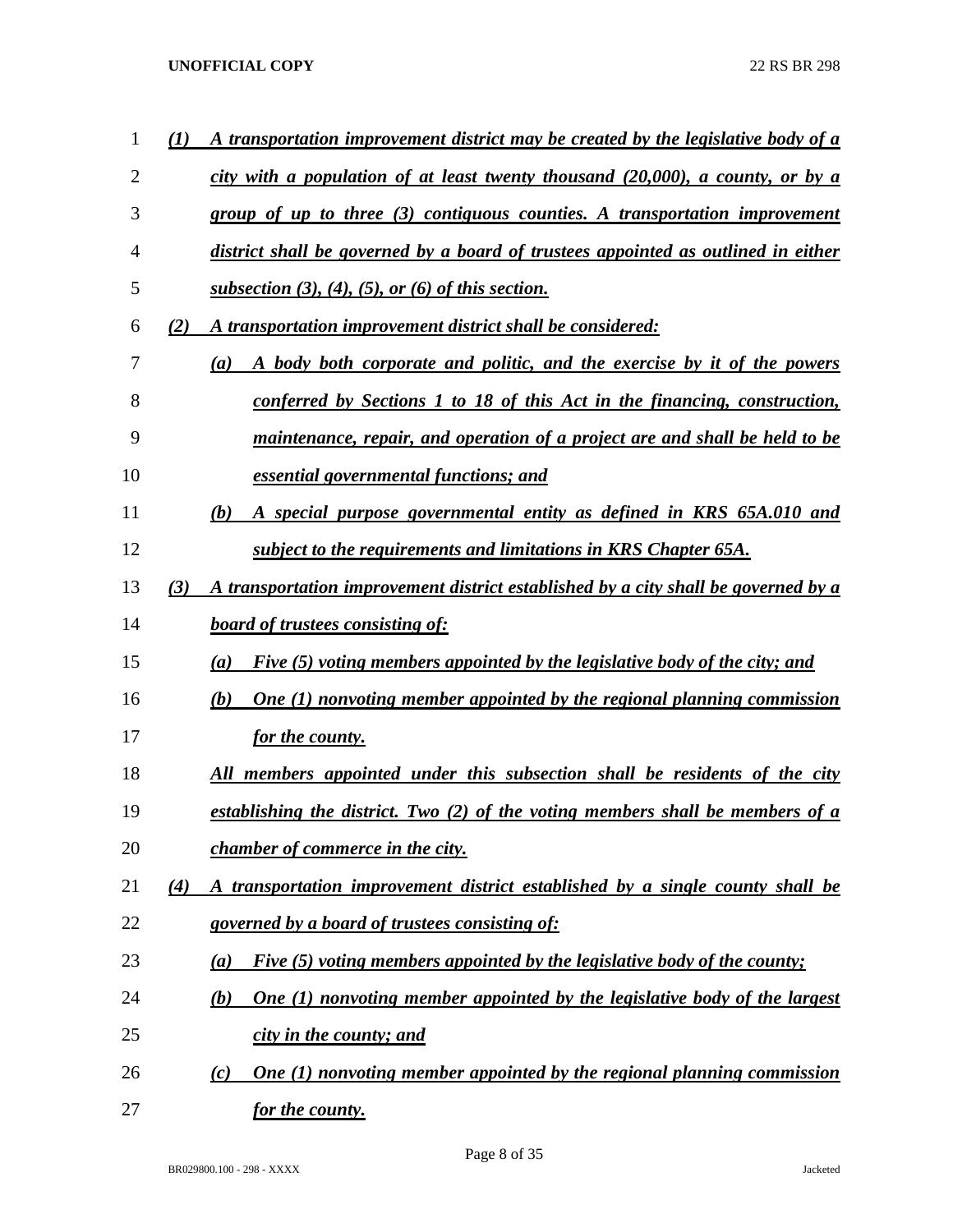| $\mathbf{1}$ |     | All members appointed under this subsection shall be residents of the county            |
|--------------|-----|-----------------------------------------------------------------------------------------|
| 2            |     | establishing the district. Two (2) of the voting members shall be members of a          |
| 3            |     | <i>chamber of commerce in the county.</i>                                               |
| 4            | (5) | A transportation improvement district established by two (2) counties shall be          |
| 5            |     | governed by a board of trustees consisting of:                                          |
| 6            |     | $Six (6)$ voting members, three $(3)$ of whom shall be appointed by the<br>(a)          |
| 7            |     | <i>legislative body of each county;</i>                                                 |
| 8            |     | (b)<br><b>One (1) voting member appointed by the board of trustees of the district;</b> |
| 9            |     | Two (2) nonvoting members, one (1) of whom shall be appointed by the<br>(c)             |
| 10           |     | legislative body of the largest city in each county; and                                |
| 11           |     | <b>One (1) nonvoting member appointed by the regional planning commission</b><br>(d)    |
| 12           |     | for the counties making up the district.                                                |
| 13           |     | All members appointed under this subsection shall be residents of one (1) of the        |
| 14           |     | counties establishing the district. One (1) of the voting members appointed by          |
| 15           |     | each county shall be members of a chamber of commerce located within that               |
| 16           |     | county.                                                                                 |
| 17           | (6) | A transportation improvement district established by three (3) counties shall be        |
| 18           |     | governed by a board of trustees consisting of:                                          |
| 19           |     | Nine (9) voting members, three (3) of whom shall be appointed by the<br>(a)             |
| 20           |     | <i>legislative body of each county;</i>                                                 |
| 21           |     | <b>Three</b> (3) nonvoting members, one (1) of whom shall be appointed by the<br>(b)    |
| 22           |     | legislative body of the largest city in each county; and                                |
| 23           |     | One $(1)$ nonvoting member appointed by the regional planning commission<br>(c)         |
| 24           |     | for the counties making up the district.                                                |
| 25           |     | <u>All members appointed under this subsection shall be residents of one (1) of the</u> |
| 26           |     | <u>counties establishing the district. One (1) of the voting members appointed by</u>   |
| 27           |     | each county shall be members of a chamber of commerce located within that               |

Page 9 of 35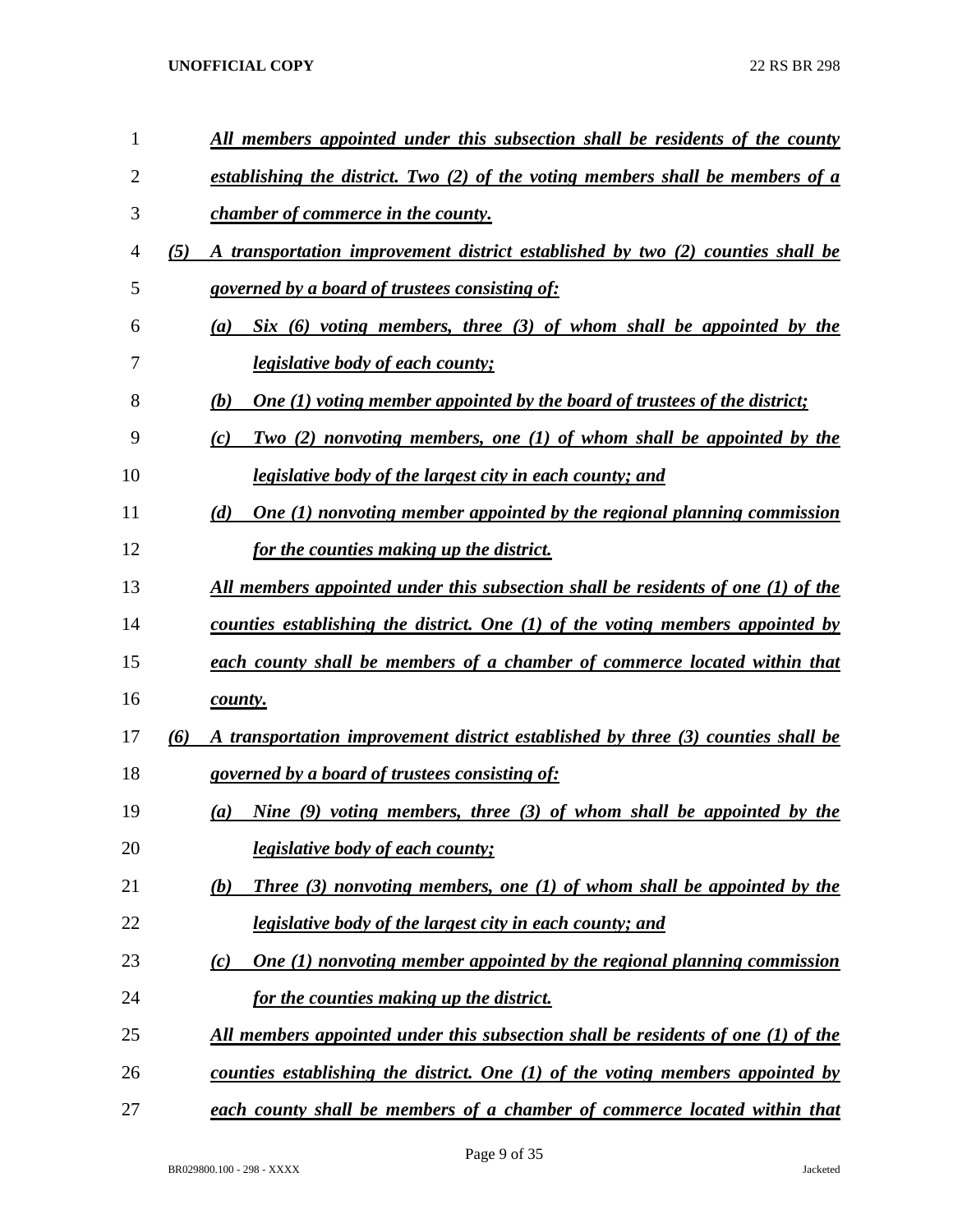*county. (7) Except for initial appointments by the legislative bodies of cities and counties, each appointed member of the board shall hold office for a term of four (4) years but be subject to removal at the pleasure of the authority that appointed the member. Initial appointments to the board by the legislative body of a city or county shall be staggered so that no more than two (2) terms expire in any one (1) year. Except as otherwise provided in this section, any vacancy on the board shall be filled in the same manner as the original appointment. (8) The voting members of the board shall elect from the entire board membership a chairperson, vice-chairperson, and secretary-treasurer. A majority of the statutory number of voting members of the board constitutes a quorum, the affirmative vote of which is necessary for any action of the district. A vacancy in the membership of the board shall not impair the right of a quorum to exercise all the rights and perform all duties of the district. (9) Members of the board shall serve without pay, but shall be reimbursed for reasonable expenses from the district's budget. (10) A city or county that establishes a district, or a city that is part of the district established by one (1) or more counties, may make appropriations from moneys available to them and not otherwise appropriated to pay costs incurred by the district in the exercise of its functions under Sections 1 to 18 of this Act.* 21 SECTION 3. A NEW SECTION OF KRS CHAPTER 184 IS CREATED TO READ AS FOLLOWS: *A transportation improvement district may: (1) Adopt bylaws for the regulation of its affairs and the conduct of its business; (2) Adopt an official seal; (3) Sue and be sued in its own name, plead and be impleaded, provided any actions* 

*against the district shall be brought in the Circuit Court of the county in which*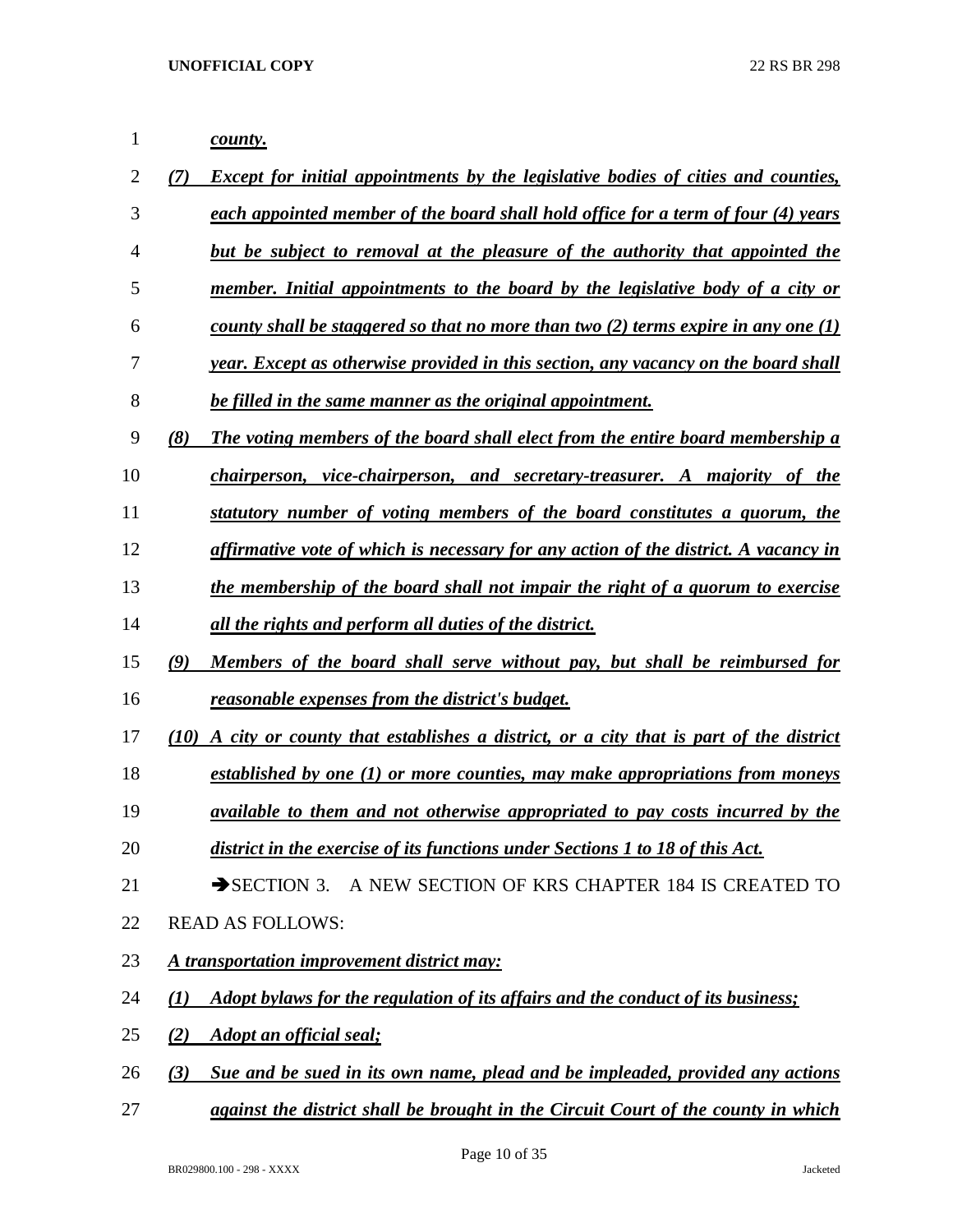| 1              |      | the principal office of the district is located, or in the Circuit Court of the county   |
|----------------|------|------------------------------------------------------------------------------------------|
| $\overline{2}$ |      | in which the cause of action arose, and all summonses, exceptions, and notices of        |
| 3              |      | every kind shall be served on the district by leaving a copy thereof at its principal    |
| 4              |      | office with the secretary-treasurer;                                                     |
| 5              | (4)  | Purchase, construct, maintain, repair, sell, exchange, police, operate, or lease         |
| 6              |      | <i>projects</i> ;                                                                        |
| 7              | (5)  | Issue transportation improvement district revenue bonds for the purpose of               |
| 8              |      | providing funds to pay the costs of any project or part thereof;                         |
| 9              | (6)  | Maintain such funds as it considers necessary;                                           |
| 10             | (7)  | Direct its agents or employees, when properly identified in writing and after at         |
| 11             |      | least five (5) days' written notice, to enter upon lands within its jurisdiction to      |
| 12             |      | make surveys and examinations preliminary to the location and construction of            |
| 13             |      | projects for the district, without liability of the district or its agents or employees  |
| 14             |      | <i>except for actual damage done;</i>                                                    |
| 15             | (8)  | Make and enter into all contracts and agreements necessary or incidental to the          |
| 16             |      | performance of its functions and the execution of its powers under Sections 1 to         |
| 17             |      | 18 of this Act;                                                                          |
| 18             | (9)  | for the services of consulting engineers,<br>Employ, retain,<br>contract<br><b>or</b>    |
| 19             |      | superintendents, managers, and such other engineers, construction and                    |
| 20             |      | accounting experts, financial advisers, trustees, marketing, remarketing, and            |
| 21             |      | <i>administrative agents, attorneys, and other employees, independent contractors,</i>   |
| 22             |      | or agents as are necessary in its judgment and fix their compensation, provided          |
| 23             |      | all such expenses shall be payable solely from the proceeds of bonds or from             |
| 24             |      | revenues;                                                                                |
| 25             | (10) | Receive and accept from the federal or any state or local government, including          |
| 26             |      | but not limited to any agency, entity, or instrumentality of any of the foregoing,       |
| 27             |      | <u>loans and grants for or in aid of the construction, maintenance, or repair of any</u> |

Page 11 of 35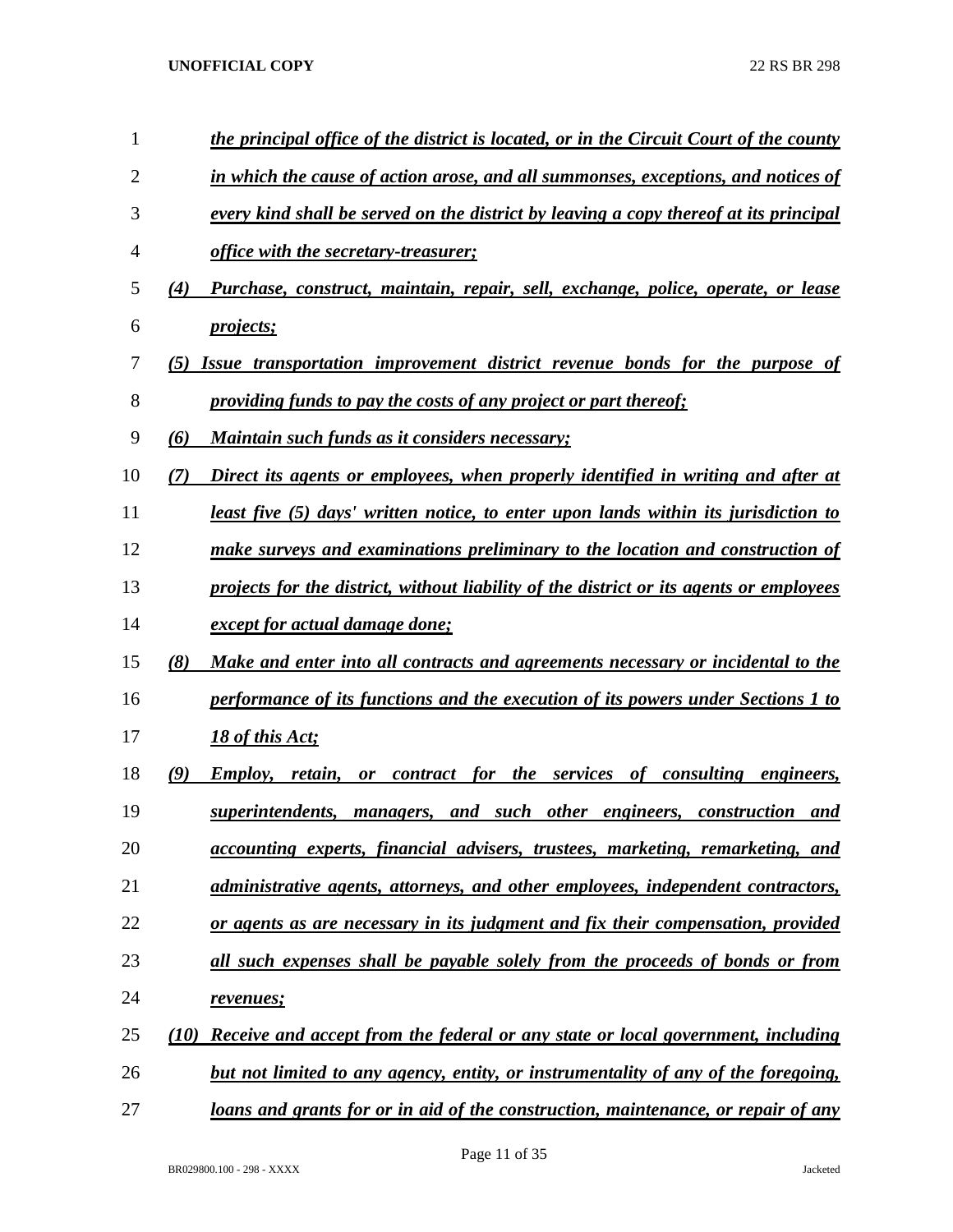| 1  | project, and receive and accept aid or contributions from any source or person of                  |
|----|----------------------------------------------------------------------------------------------------|
| 2  | money, property, labor, or other things of value, to be held, used, and applied                    |
| 3  | only for the purposes for which such loans, grants, and contributions are made.                    |
| 4  | Nothing in this subsection shall be construed as imposing any liability on this                    |
| 5  | state for any loan received by a transportation improvement district from a third                  |
| 6  | party unless this state has entered into an agreement to accept such liability;                    |
| 7  | <b>Subject to the requirements of Section 5 of this Act, acquire, hold, and dispose of</b><br>(11) |
| 8  | property in the exercise of its powers and the performance of its duties under                     |
| 9  | <b>Sections 1 to 18 of this Act; and</b>                                                           |
| 10 | Do all acts necessary and proper to carry out the powers expressly granted in<br>(12)              |
| 11 | Sections 1 to 18 of this Act.                                                                      |
| 12 | $\rightarrow$ SECTION 4.<br>A NEW SECTION OF KRS CHAPTER 184 IS CREATED TO                         |
| 13 | <b>READ AS FOLLOWS:</b>                                                                            |
| 14 | The board of trustees of a transportation improvement district may provide for<br>$\bf(1)$         |
| 15 | <u>the construction, reconstruction, improvement, alteration, or repair of any road,</u>           |
| 16 | highway, public place, building, or other infrastructure, if the board determines                  |
| 17 | that the public improvement will benefit the area where it will be constructed,                    |
| 18 | reconstructed, improved, altered, or repaired.                                                     |
| 19 | Contracts for the improvements made under this section may provide that the<br>2)                  |
| 20 | improvement may be owned by the district or by the person or corporation                           |
| 21 | supplying it to the district under a lease.                                                        |
| 22 | If the board of trustees of a district proposes an improvement described in<br>(3)                 |
| 23 | subsection (1) of this section, the board shall conduct a hearing on the proposed                  |
| 24 | improvement. The board shall indicate the area by metes and bounds in which                        |
| 25 | the public improvement will be made and the area that will benefit from the                        |
| 26 | <i>improvement.</i>                                                                                |
| 27 | The board of trustees shall fix a day for a hearing on the proposed<br>(4)<br>(a)                  |

BR029800.100 - 298 - XXXX Jacketed

Page 12 of 35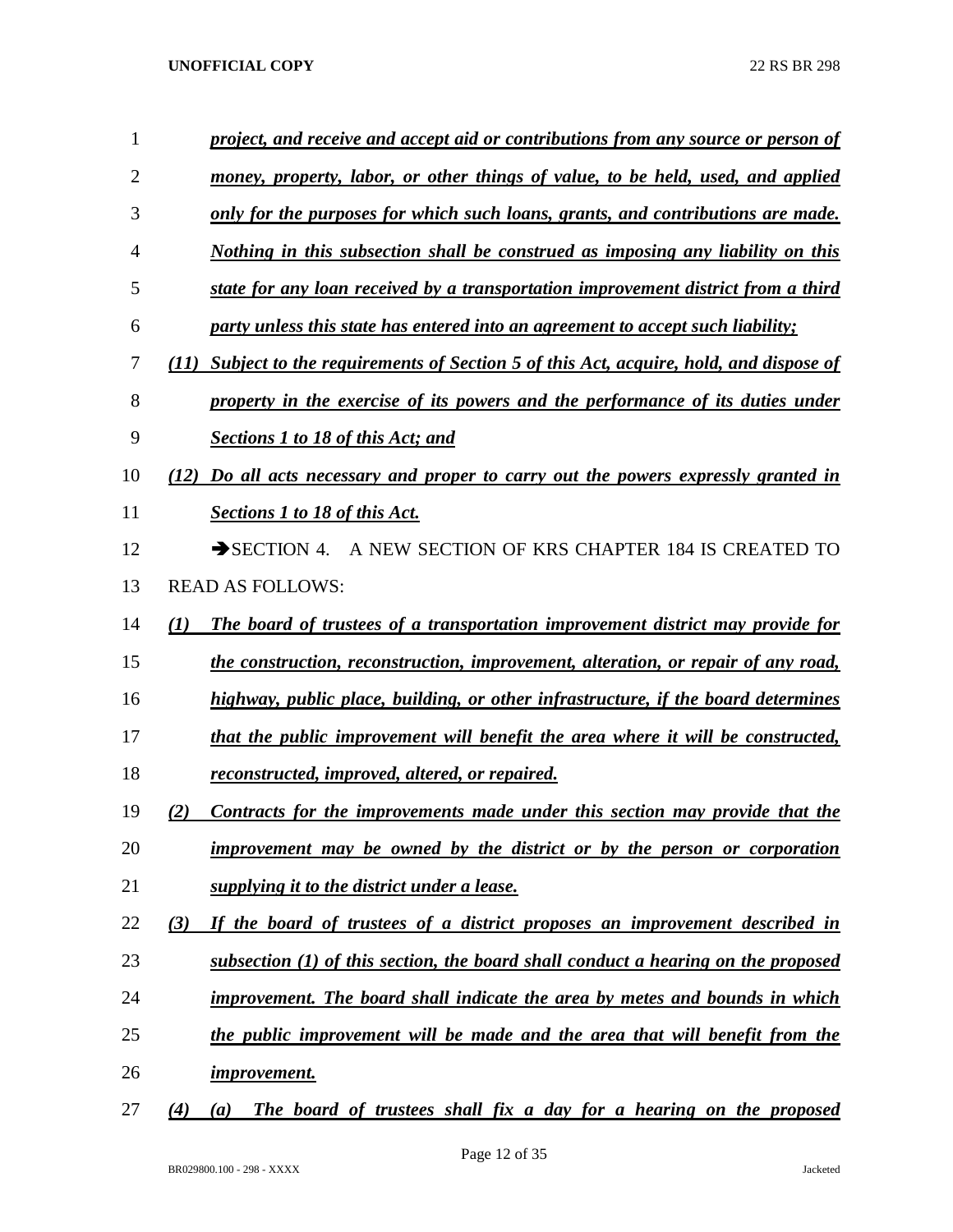| 1              |            | improvement. The secretary-treasurer of the board shall deliver, to each             |
|----------------|------------|--------------------------------------------------------------------------------------|
| $\overline{2}$ |            | owner of a parcel of land or a lot that the board identifies as benefiting           |
| 3              |            | from the proposed improvement, a notice that sets forth the substance of the         |
| 4              |            | proposed improvement and the time and place of the hearing on it.                    |
| 5              | (b)        | At least fifteen (15) days before the date set for the hearing, a copy of the        |
| 6              |            | notice shall be served upon the owner or left at the owner's usual place of          |
| 7              |            | <u>residence, or, if the owner is a corporation, upon an officer or agent of the</u> |
| 8              |            | <i>corporation.</i>                                                                  |
| 9              | (c)        | On or before the day of the hearing, the person serving notice of the                |
| 10             |            | hearing shall make return thereon, under oath, of the time and manner of             |
| 11             |            | service, and shall file the notice with the secretary-treasurer of the board.        |
| 12             | (d)        | At least fifteen (15) days before the day set for the hearing on the proposed        |
| 13             |            | improvement, the secretary-treasurer shall give notice to each nonresident           |
| 14             |            | owner of a lot or parcel of land in the area to be benefited by the                  |
| 15             |            | improvement by publication once in a newspaper of general circulation in             |
| 16             |            | any counties in which this area is located. The publication of the notice            |
| 17             |            | shall be verified by affidavit of the printer or other person having                 |
| 18             |            | knowledge of the publication and shall be filed with the secretary-treasurer         |
| 19             |            | of the district on or before the date of the hearing.                                |
| 20             | (e)        | After the public hearing outlined in this subsection, the district shall present     |
| 21             |            | the improvement, including all relevant details, along with a summary of             |
| 22             |            | the public hearing, to the body or bodies that established the district. Each        |
| 23             |            | of those bodies must approve the project prior to the district being able to         |
| 24             |            | <u>proceed.</u>                                                                      |
| 25             | (5)<br>(a) | At the time and place specified in the notice for a hearing on the proposed          |
| 26             |            | improvement, the board of trustees of the district shall meet and hear any           |
| 27             |            | and all testimony provided by any of the parties affected by the proposed            |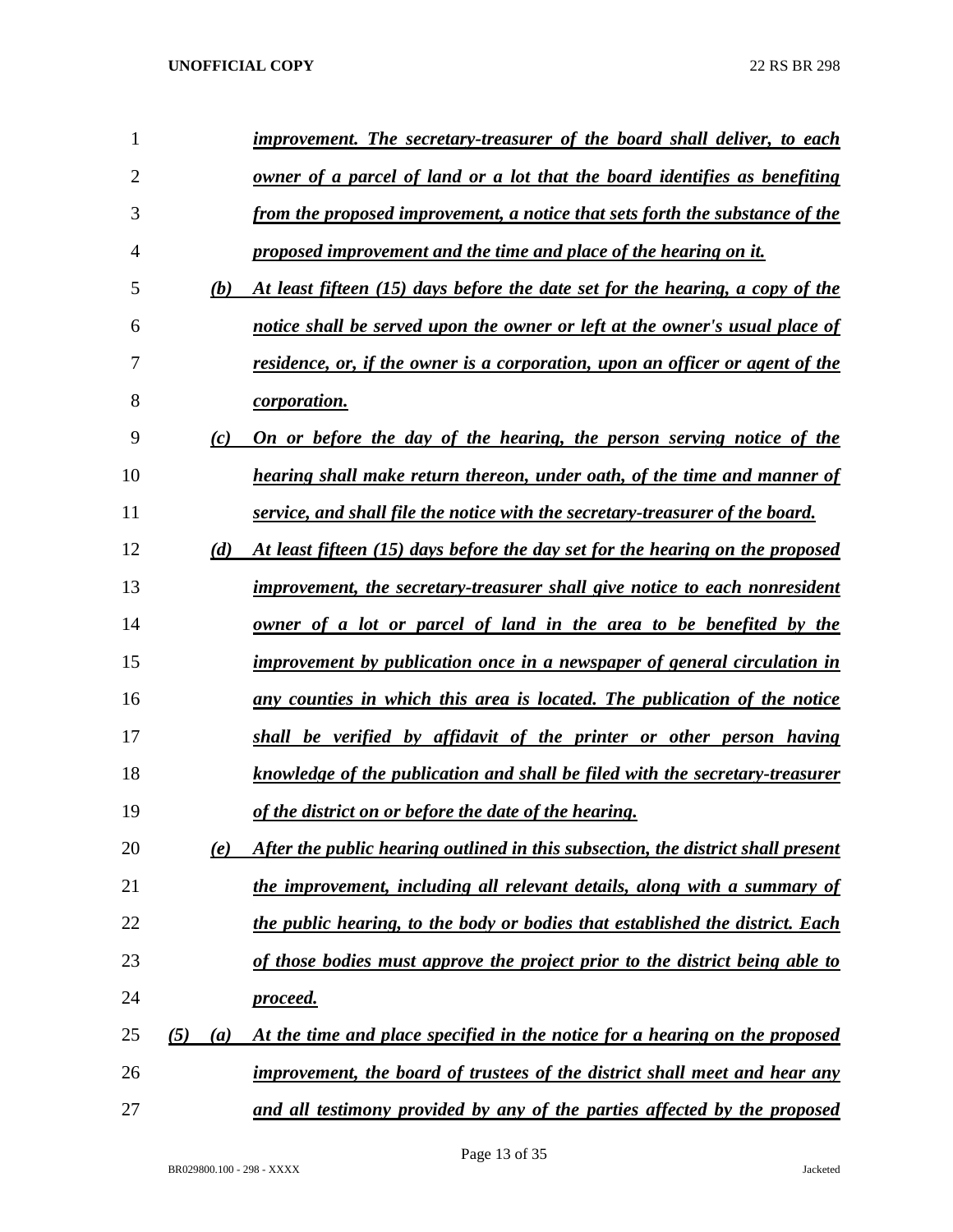| 1  |     |                  | improvement and by any other persons competent to testify.                     |
|----|-----|------------------|--------------------------------------------------------------------------------|
| 2  |     | (b)              | The board or its representatives shall inspect, by an actual viewing, the area |
| 3  |     |                  | to be benefited by the proposed improvement. The board shall determine the     |
| 4  |     |                  | necessity of the proposed improvement and may find that the proposed           |
| 5  |     |                  | improvement will result in general as well as special benefits.                |
| 6  | (6) | $\left(a\right)$ | The board may award contracts or enter into a lease agreement for the          |
| 7  |     |                  | construction, reconstruction, improvement, alteration, or repair of any        |
| 8  |     |                  | improvement described in subsection $(1)$ of this section and may issue notes, |
| 9  |     |                  | bonds, revenue anticipatory instruments, or other obligations, as authorized   |
| 10 |     |                  | by Sections 1 to 18 of this Act, to finance the improvements.                  |
| 11 |     | (b)              | If the board finds that the improvement will result in general or special      |
| 12 |     |                  | benefits to the benefited area, it may request that the body or bodies that    |
| 13 |     |                  | created the district to establish a local development area in accordance with  |
| 14 |     |                  | KRS 65.7041 to 65.7083 to allow for tax increment financing to help defray     |
| 15 |     |                  | the cost of the project.                                                       |
| 16 |     | (c)              | Costs and expenses may also be paid from the treasury of the district or       |
| 17 |     |                  | from other available sources in amounts the board finds appropriate.           |
| 18 |     |                  | A NEW SECTION OF KRS CHAPTER 184 IS CREATED TO<br>$\rightarrow$ SECTION 5.     |
| 19 |     |                  | <b>READ AS FOLLOWS:</b>                                                        |
| 20 | (I) | (a)              | A transportation improvement district may acquire by purchase, lease,          |
| 21 |     |                  | lease-purchase, lease with option to purchase, appropriation, or otherwise     |
| 22 |     |                  | in the manner and for the consideration it considers proper, any public or     |
| 23 |     |                  | private property necessary, convenient, or proper for the construction,        |
| 24 |     |                  | maintenance, repair, or operation of a project. The district may pledge net    |
| 25 |     |                  | revenues, to the extent permitted by Sections 1 to 18 of this Act with respect |
| 26 |     |                  | to bonds, to secure payments to be paid by the district under such a lease,    |
| 27 |     |                  | lease-purchase agreement, or lease with option to purchase. Title to real      |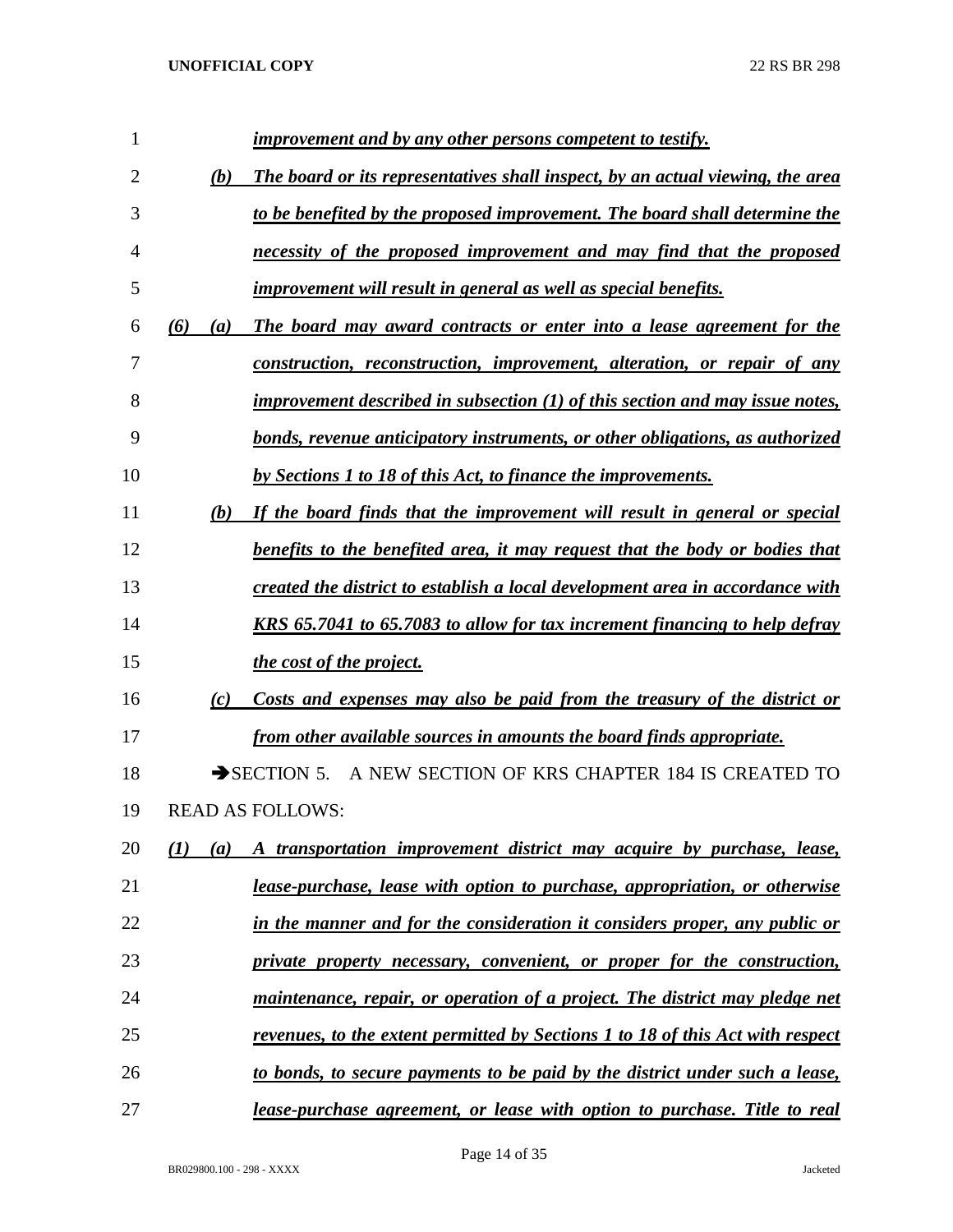| 1  | and personal property shall be held in the name of the district.                                  |
|----|---------------------------------------------------------------------------------------------------|
| 2  | If a district cannot come to terms on any property purchase, the district may<br>(b)              |
| 3  | request the city or county that established the district to acquire the property                  |
| 4  | in accordance with KRS 416.540 to 416.670. Except as otherwise agreed to                          |
| 5  | by the owner, full compensation shall be paid for public property so taken.                       |
| 6  | This section does not authorize a district to take or disturb property or facilities<br>(2)       |
| 7  | <u>belonging to any public utility or to a common carrier engaged in interstate</u>               |
| 8  | <u>commerce when the property or facilities are required for the proper and</u>                   |
| 9  | convenient operation of the public utility or common carrier, unless provision is                 |
| 10 | made for the restoration, relocation, replication, or duplication of the property or              |
| 11 | <i>facilities elsewhere at the sole cost of the district.</i>                                     |
| 12 | <b>Except as otherwise provided in Sections 1 to 18 of this Act, disposition of real</b><br>(3)   |
| 13 | property shall be by sale, lease-purchase agreement, lease with option to                         |
| 14 | purchase, or otherwise in the manner and for the consideration as the district                    |
| 15 | determines if to a governmental agency, and otherwise in the manner provided in                   |
| 16 | this section. Disposition of personal property shall be in the manner and for the                 |
| 17 | consideration as the district determines.                                                         |
| 18 | A NEW SECTION OF KRS CHAPTER 184 IS CREATED TO<br>$\rightarrow$ SECTION 6.                        |
| 19 | <b>READ AS FOLLOWS:</b>                                                                           |
| 20 | <b>The board of trustees of a district may:</b>                                                   |
| 21 | Acquire, by any method other than condemnation, real property in fee simple in<br>$\bf(1)$        |
| 22 | the name of the district in connection with, but in excess of that needed for, a                  |
| 23 | <i>project</i> ;                                                                                  |
| 24 | Hold the property for a period of time as the board determines; and<br>(2)                        |
| 25 | (3)<br>Sell at public auction or otherwise, all right, title, and interest of the district in the |
| 26 | property, as the board considers in the best interests of the district; but in no                 |
| 27 | event shall the property be sold for less than two-thirds $(2/3)$ of its appraised                |

Page 15 of 35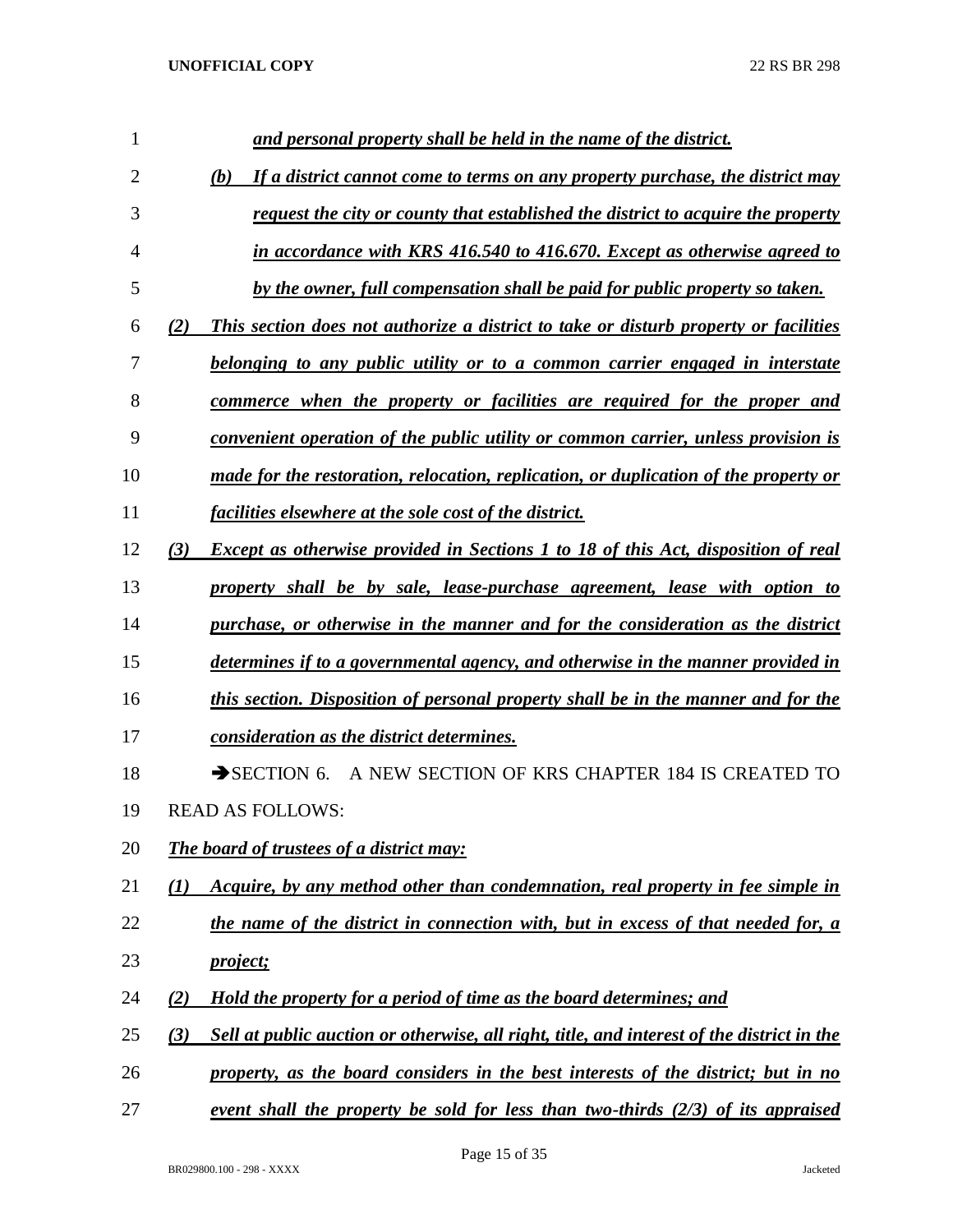| 1  | value. Sale at public auction shall be undertaken only after the board advertises              |
|----|------------------------------------------------------------------------------------------------|
| 2  | the sale in a newspaper of general circulation in the district for two (2) weeks               |
| 3  | prior to the date set for the sale or as provided in KRS 424.130.                              |
| 4  | A NEW SECTION OF KRS CHAPTER 184 IS CREATED TO<br>$\rightarrow$ SECTION 7.                     |
| 5  | <b>READ AS FOLLOWS:</b>                                                                        |
| 6  | In addition to bonds issued in accordance with KRS 65.7041 to 65.7083, the<br>$\mathcal{L}(I)$ |
| 7  | <u>board of trustees of a transportation improvement district may provide by</u>               |
| 8  | <u>resolution for the issuance, at one (1) time or from time-to-time, of bonds of the</u>      |
| 9  | district for the purpose of paying all or any part of the cost of any one (1) or more          |
| 10 | projects. The bond service charges shall be payable solely from pledged revenues               |
| 11 | pledged for such payment pursuant to the applicable bond proceedings. The                      |
| 12 | bonds of each issue shall be dated, shall bear interest at a rate or rates or at               |
| 13 | variable rates, and shall mature or be payable at a time or times, with a final                |
| 14 | maturity not to exceed thirty (30) years from their date or dates, all as determined           |
| 15 | by the board in the bond proceedings. The board shall determine the form of the                |
| 16 | <u>bonds, including any interest coupons to be attached thereto, and shall fix the</u>         |
| 17 | denomination or denominations of the bonds and the place or places of payment                  |
| 18 | of bond service charges.                                                                       |
| 19 | The bonds shall be signed by the chairperson or vice-chairperson of the board or<br>(2)        |
| 20 | by the facsimile signature of that officer and the official seal of the district or a          |
| 21 | facsimile thereof may be affixed thereto or printed thereon and attested by the                |
| 22 | secretary-treasurer of the district, which may be by facsimile signature. Any                  |
| 23 | coupons attached thereto shall bear the facsimile signature of the chairperson or              |
| 24 | vice-chairperson of the board. In case any officer whose signature, or a facsimile             |
| 25 | of whose signature, appears on any bonds or coupons ceases to be the officer                   |
| 26 | before delivery of the bonds, such signature or facsimile shall nevertheless be                |
| 27 | valid and sufficient for all purposes the same as if the officer had remained in               |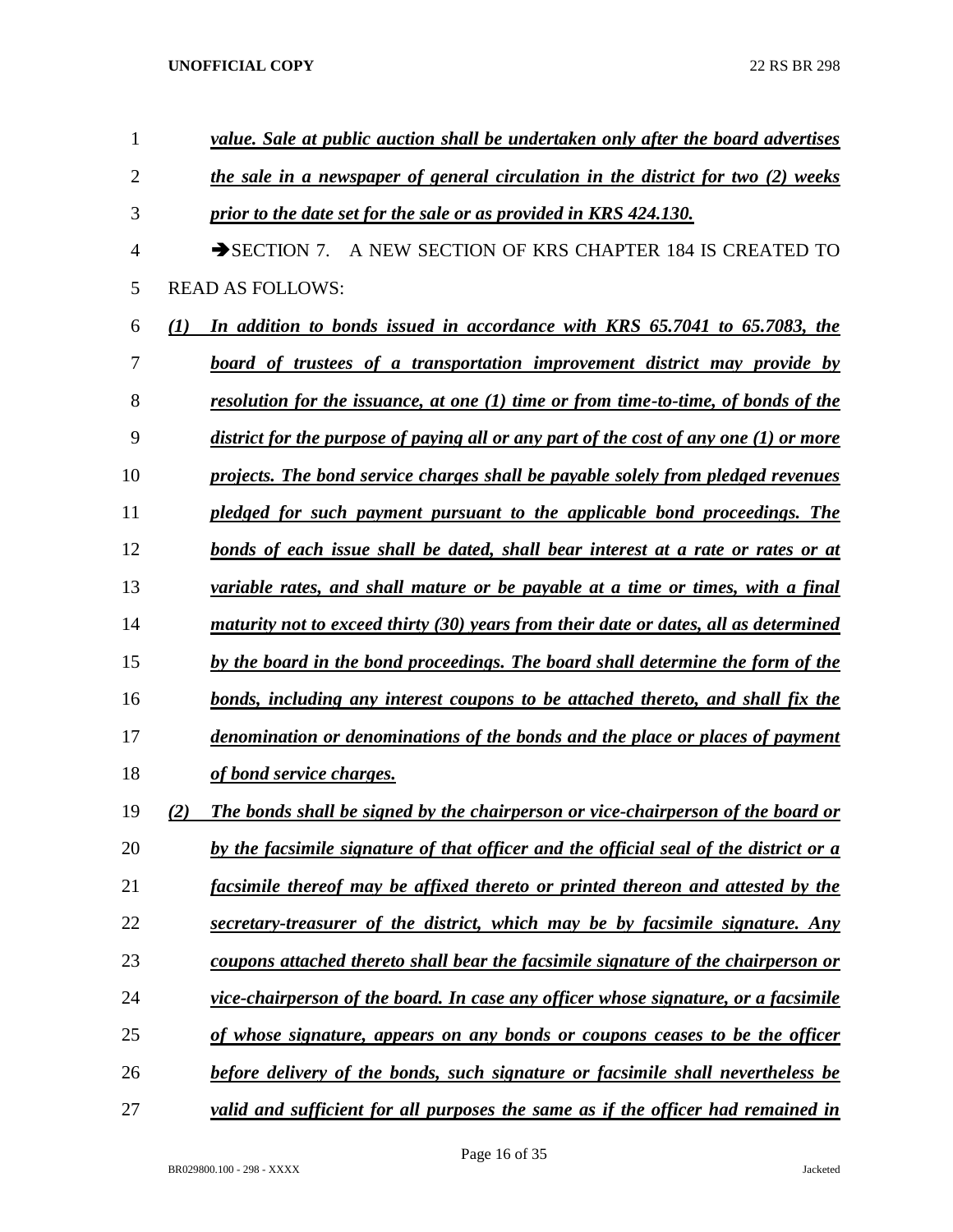# *office until delivery.*

| $\overline{c}$ | (3) | Subject to the bond proceedings and provisions for registration, the bonds shall        |
|----------------|-----|-----------------------------------------------------------------------------------------|
| 3              |     | <u>have all the qualities and incidents of negotiable instruments. The bonds may be</u> |
| 4              |     | issued in the form or forms as the board determines, including without limitation       |
| 5              |     | coupon, book entry, and fully registered form, and provision may be made for the        |
| 6              |     | registration of any coupon bonds as to principal alone and also as to both              |
| 7              |     | principal and interest, and for the exchange of bonds between forms. The board          |
| 8              |     | may sell the bonds by competitive bid on the best bid after advertisement or            |
| 9              |     | request for bids or by private sale in the manner and for the price it determines to    |
| 10             |     | be for the best interest of the district.                                               |
| 11             | (4) | The proceeds of the bonds of each issue shall be used solely for the payment of         |
| 12             |     | the costs of the project or projects for which the bonds were issued, and shall be      |
| 13             |     | disbursed in the manner and under the restrictions as the board provides in the         |
| 14             |     | bond proceedings.                                                                       |
| 15             | (5) | Prior to the preparation of definitive bonds, the board may, under like                 |
| 16             |     | restrictions, issue interim receipts or temporary bonds or bond anticipation notes,     |
| 17             |     | with or without coupons, exchangeable for definitive bonds when the bonds have          |
| 18             |     | been executed and are available for delivery. The board may provide for the             |
| 19             |     | replacement of any mutilated, stolen, destroyed, or lost bonds.                         |
| 20             | (6) | The provisions of KRS 424.360 shall apply to the bonds issued under this section.       |
| 21             |     | The bond proceedings shall provide, subject to the provisions of any other              |
| 22             |     | applicable bond proceedings, for the pledge to the payment of bond service              |
| 23             |     | charges and of any costs of or relating to credit enhancement facilities of all, or a   |
| 24             |     | part as the board may determine, of the pledged revenues and the applicable             |
| 25             |     | special fund or funds, which pledges may be made to secure the bonds on a parity        |
| 26             |     | with bonds theretofore or thereafter issued if and to the extent provided in the        |
| 27             |     | bond proceedings. Every pledge, and every covenant and agreement with respect           |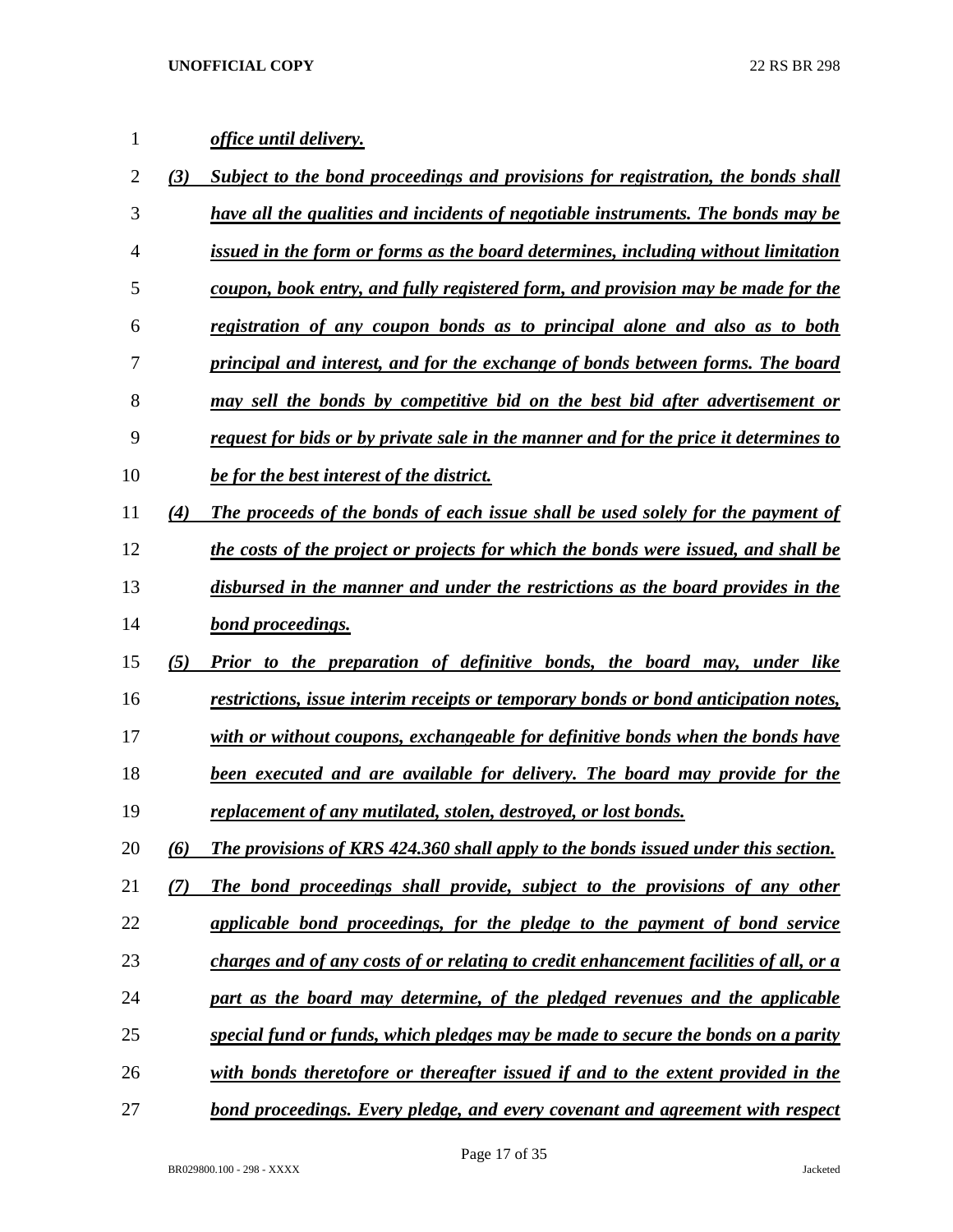| 1              |     | thereto, made in the bond proceedings may in the bond proceedings be extended                           |
|----------------|-----|---------------------------------------------------------------------------------------------------------|
| $\overline{2}$ |     | to the benefit of the owners and holders of bonds and to any trustee and any                            |
| 3              |     | person providing a credit enhancement facility for those bonds, for the further                         |
| 4              |     | security for the payment of the bond service charges and credit enhancement                             |
| 5              |     | <i>facility costs.</i>                                                                                  |
| 6              | (8) | The bond proceedings may contain additional provisions as to:                                           |
| 7              |     | The redemption of bonds prior to maturity at the option of the board or of<br>(a)                       |
| 8              |     | the bondholders or upon the occurrence of certain stated conditions, and at                             |
| 9              |     | such price or prices and under such terms and conditions as are provided in                             |
| 10             |     | the bond proceedings;                                                                                   |
| 11             |     | Other terms of the bonds;<br>(b)                                                                        |
| 12             |     | Limitations on the issuance of additional bonds;<br>(c)                                                 |
| 13             |     | The terms of any trust agreement securing the bonds or under which the<br>(d)                           |
| 14             |     | same may be issued;                                                                                     |
| 15             |     | Any or every provision of the bond proceedings being binding upon the<br>(e)                            |
| 16             |     | board, state agencies, or other persons as may from time to time have the                               |
| 17             |     | authority under law to take such actions as may be necessary to perform all                             |
| 18             |     | <u>or any part of the duty required by the provision;</u>                                               |
| 19             |     | (f)<br>Any provision that may be made in a trust agreement; or                                          |
| 20             |     | Any other or additional agreements with the holders of the bonds, or the<br>$\left( \mathbf{g} \right)$ |
| 21             |     | trustee therefor, relating to the bonds or the security for the bonds,                                  |
| 22             |     | including agreements for credit enhancement facilities.                                                 |
| 23             | (9) | Any holder of bonds or a trustee under the bond proceedings, except to the extent                       |
| 24             |     | that the holder's or trustee's rights are restricted by the bond proceedings, may,                      |
| 25             |     | by any suitable form of legal proceedings, protect and enforce any rights under                         |
| 26             |     | the laws of this state or granted by the bond proceedings. Those rights include the                     |
| 27             |     | right to compel the performance of all duties of the board required by Sections 1                       |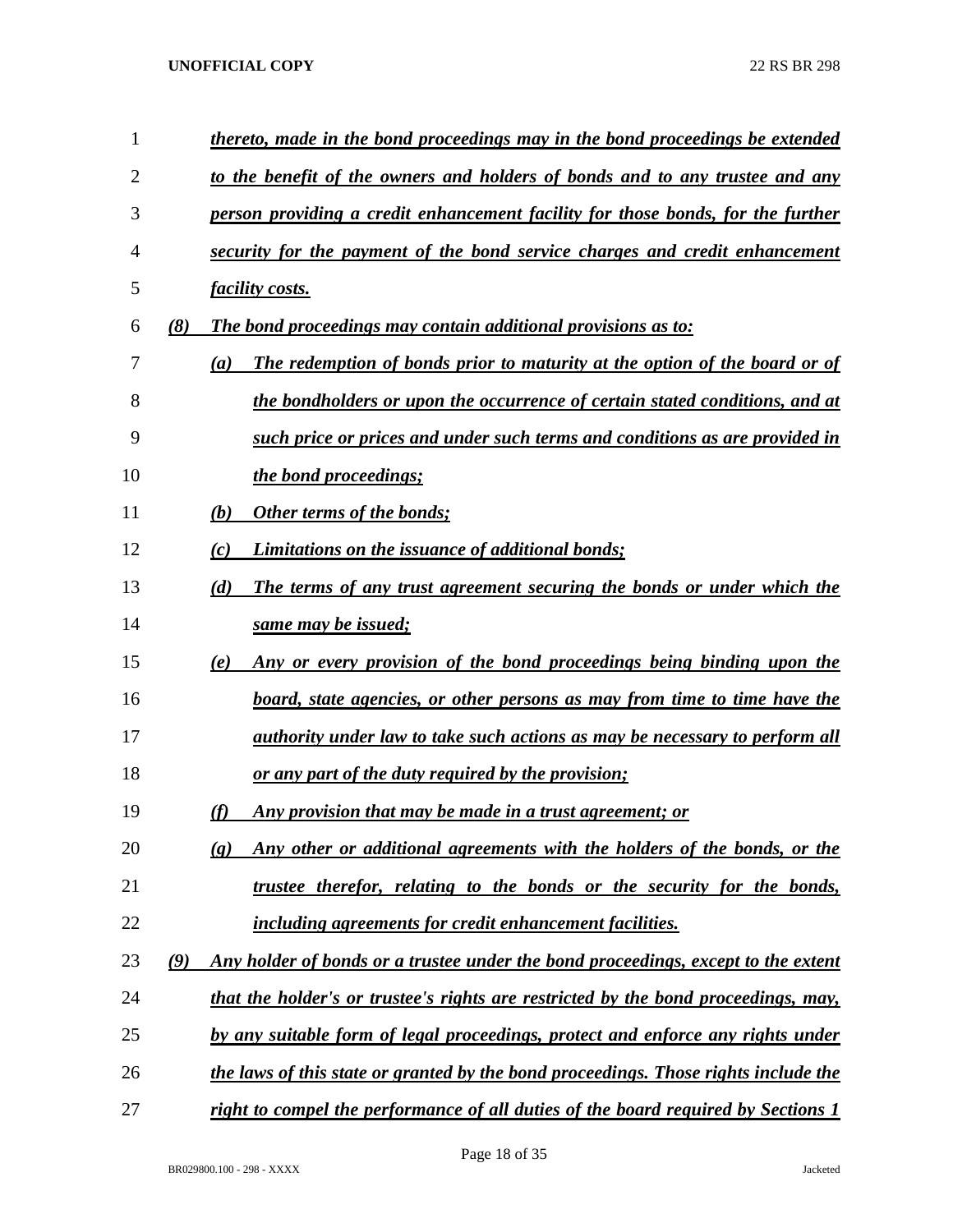| 1              | to 18 of this Act or the bond proceedings; to enjoin unlawful activities; and in the      |
|----------------|-------------------------------------------------------------------------------------------|
| $\overline{2}$ | event of default with respect to the payment of any bond service charges on any           |
| 3              | <u>bonds or in the performance of any covenant or agreement on the part of the</u>        |
| 4              | board contained in the bond proceedings, to apply to a court having jurisdiction          |
| 5              | of the cause to appoint a receiver to receive and administer the revenues and the         |
| 6              | pledged revenues which are pledged to the payment of the bond service charges             |
| 7              | on the bonds or that are the subject of the covenant or agreement, with full power        |
| 8              | to pay, and to provide for payment of, bond service charges on the bonds, and             |
| 9              | with the powers, subject to the direction of the court, as are accorded receivers in      |
| 10             | <u>general equity cases, excluding any power to pledge additional revenue or</u>          |
| 11             | receipts or other income, funds, or moneys of the board to the payment of the             |
| 12             | <u>bond service charges and excluding the power to take possession of, mortgage, or</u>   |
| 13             | cause the sale or otherwise dispose of any project or other property of the board.        |
| 14             | <b>Each duty of the board and the board's officers and employees, undertaken</b><br>(10)  |
| 15             | pursuant to the bond proceedings, is hereby established as a duty of the board,           |
| 16             | and of each officer, member, or employee having authority to perform the duty.            |
| 17             | The board's officers or employees are not liable in their personal capacities on<br>(11)  |
| 18             | any bonds issued by the board or any agreements of or with the board relating to          |
| 19             | those bonds.                                                                              |
| 20             | The bonds are lawful investments for banks, savings and loan associations, credit<br>(12) |
| 21             | unions, trust companies, trustees, fiduciaries, insurance companies, including            |
| 22             | domestic for life and domestic not for life, trustees or other officers having            |
| 23             | charge of sinking and bond retirement or other funds of the state or its political        |
| 24             | subdivisions and taxing districts, the commissioners of the sinking fund of the           |
| 25             | state, the Kentucky Workers' Compensation Funding Commission, state-                      |
| 26             | administered retirement systems as defined in KRS 7A.210, and also are                    |
| 27             | <i>acceptable as security for the repayment of the deposit of public moneys.</i>          |

Page 19 of 35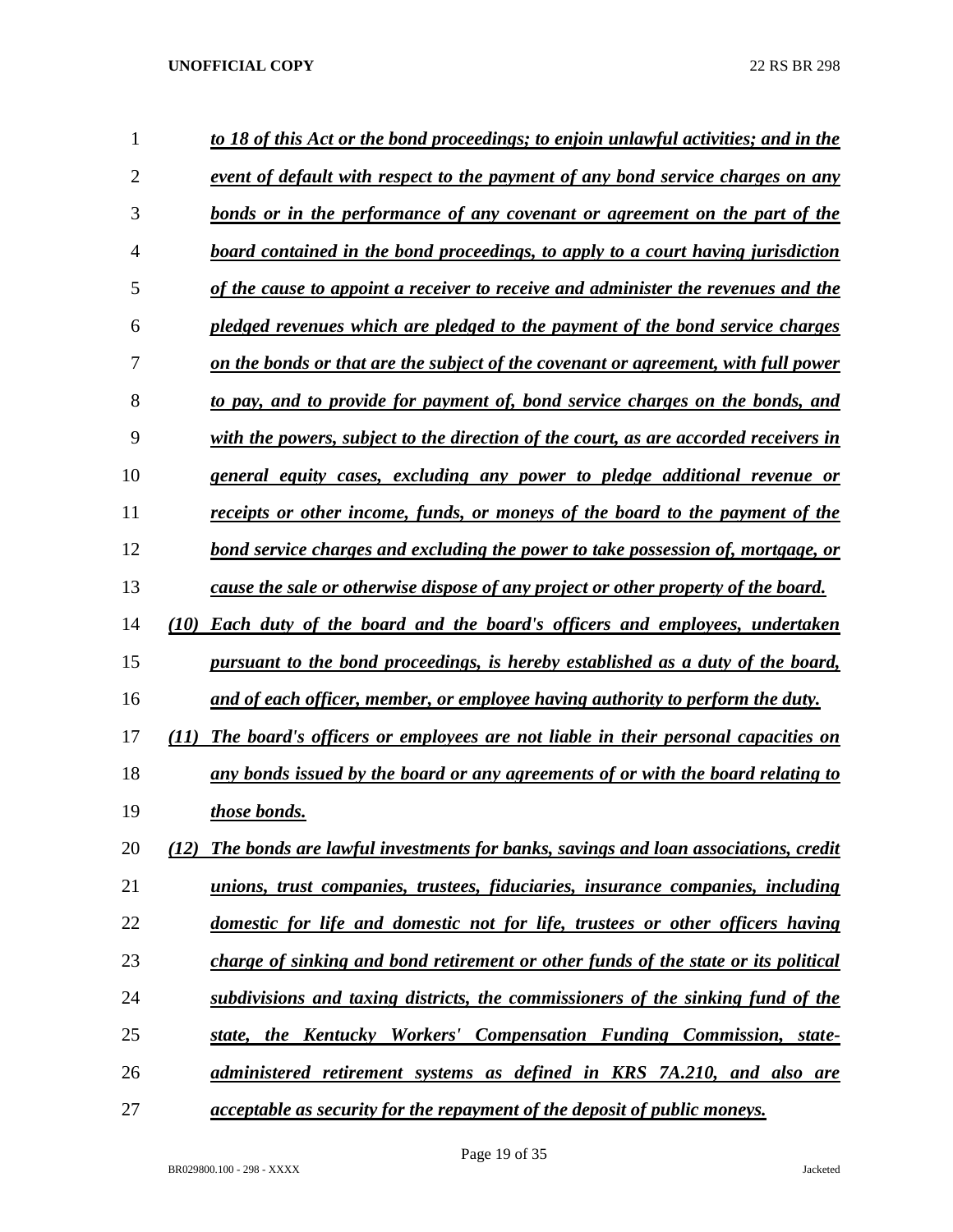| 1              | (13) Provision may be made in the applicable bond proceedings for the establishment         |
|----------------|---------------------------------------------------------------------------------------------|
| $\overline{2}$ | of separate accounts in the bond service fund and for the application of such               |
| 3              | accounts only to the specified bond service charges pertinent to such accounts              |
| 4              | and bond service fund, and for other accounts therein within the general                    |
| 5              | <i>purposes of the fund.</i>                                                                |
| 6              | (14) The board may pledge all, or any portion as it determines, of the pledged              |
| 7              | <u>revenues to the payment of bond service charges, and for the establishment and</u>       |
| 8              | maintenance of any reserves and special funds, as provided in the bond                      |
| 9              | proceedings, and make other provisions therein with respect to pledged revenues,            |
| 10             | revenues, and net revenues as authorized by Sections 1 to 18 of this Act, which             |
| 11             | provisions shall be controlling notwithstanding any other provisions of law                 |
| 12             | <i>pertaining thereto.</i>                                                                  |
| 13             | A NEW SECTION OF KRS CHAPTER 184 IS CREATED TO<br>$\rightarrow$ SECTION 8.                  |
| 14             | <b>READ AS FOLLOWS:</b>                                                                     |
| 15             | The board of trustees of a transportation improvement district may provide by               |
| 16             | <u>resolution for the issuance of bonds of the district, payable solely from pledged</u>    |
| 17             | revenues, for the purpose of refunding any bonds then outstanding, including the            |
| 18             | payment of related financing expenses and, if considered advisable by the board, for        |
| 19             | the additional purpose of paying costs of improvements, extensions, renovations, or         |
| 20             | enlargements of any project. The issuance of refunding bonds, the maturities and other      |
| 21             | details thereof, the rights of the holders thereof, and the rights, duties, and obligations |
| 22             | of the board in respect to the bonds shall be governed by the provisions of Sections 1 to   |
| 23             | 18 of this Act insofar as they are applicable and by the applicable bond proceedings.       |
| 24             | A NEW SECTION OF KRS CHAPTER 184 IS CREATED TO<br>$\rightarrow$ SECTION 9.                  |
| 25             | <b>READ AS FOLLOWS:</b>                                                                     |
| 26             | Bonds issued by a district do not constitute a debt, or a pledge of the faith and<br>(1)    |
| 27             | credit, of the state or of any political subdivision of the state. Bond service             |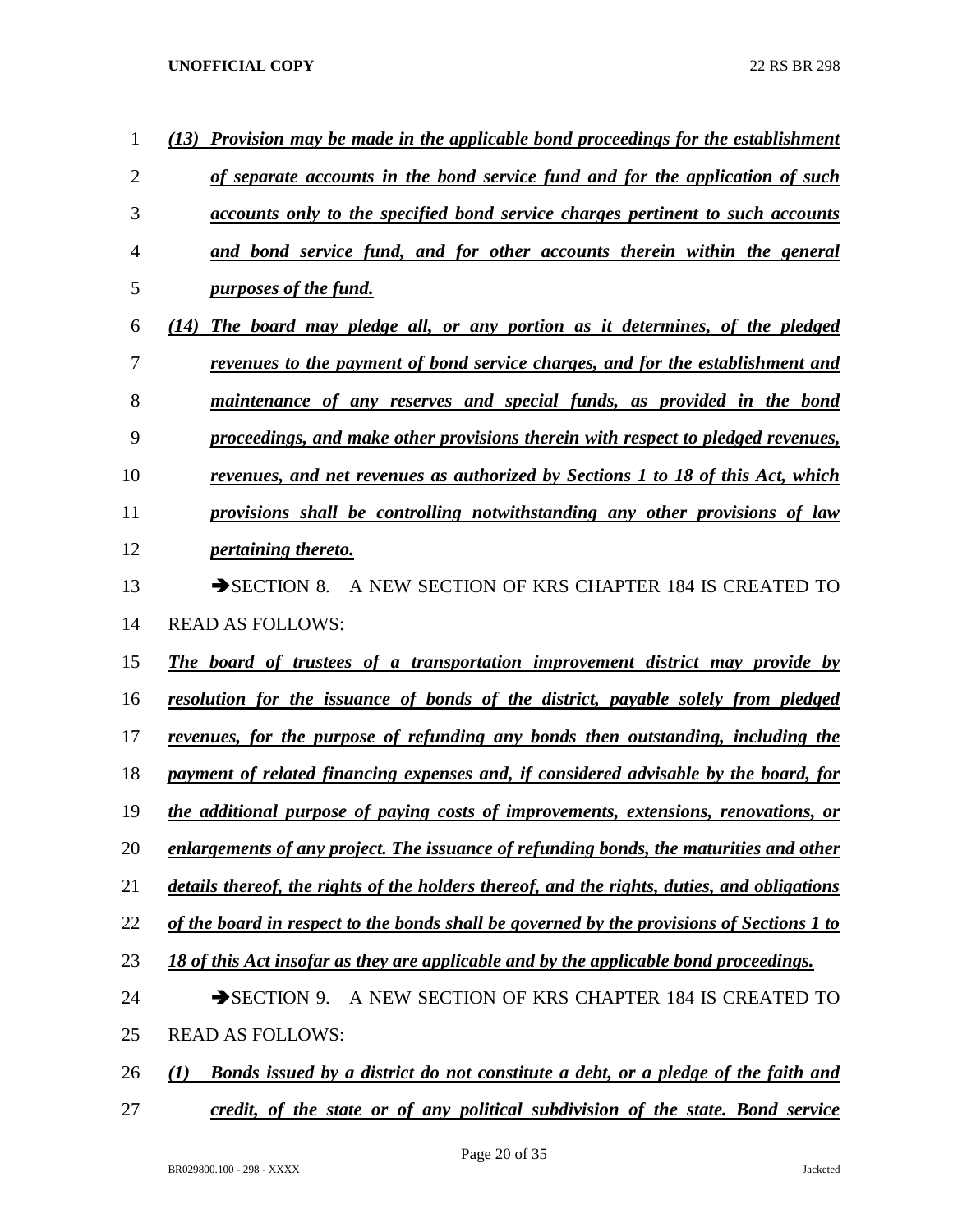| 1              |                  | charges on outstanding bonds are payable solely from the pledged revenues            |
|----------------|------------------|--------------------------------------------------------------------------------------|
| $\overline{2}$ |                  | pledged for their payment as authorized by Sections 1 to 18 of this Act and as       |
| 3              |                  | provided in the bond proceedings. All bonds shall contain on their face a            |
| 4              |                  | statement to that effect.                                                            |
| 5              | (2)              | All expenses incurred in carrying out Sections 1 to 18 of this Act shall be payable  |
| 6              |                  | solely from revenues provided under Sections 1 to 18 of this Act. Sections 1 to 18   |
| 7              |                  | of this Act do not authorize the board of trustees of a district to incur            |
| 8              |                  | indebtedness or liability on behalf of or payable by the state or any political      |
| 9              |                  | subdivision of the state.                                                            |
| 10             |                  | A NEW SECTION OF KRS CHAPTER 184 IS CREATED TO<br>$\rightarrow$ SECTION 10.          |
| 11             |                  | <b>READ AS FOLLOWS:</b>                                                              |
| 12             | $\mathcal{L}(I)$ | In the discretion of the board of trustees of a transportation improvement district, |
| 13             |                  | any bonds may be secured by a trust agreement between the board and a                |
| 14             |                  | corporate trustee, which may be any trust company or bank having the powers of       |
| 15             |                  | a trust company within or without the state but authorized to exercise trust         |
| 16             |                  | powers within this state.                                                            |
| 17             | (2)              | Any trust agreement may pledge or assign the revenues to be received, but shall      |
| 18             |                  | not convey or mortgage any project or any part thereof. Any trust agreement or       |
| 19             |                  | other bond proceedings may contain provisions for protecting and enforcing the       |
| 20             |                  | rights and remedies of the bondholders as are reasonable and proper and not in       |
| 21             |                  | violation of law, including covenants setting forth the duties of the board in       |
| 22             |                  | relation to the acquisition of property, the construction, maintenance, and repair   |
| 23             |                  | of the project or projects in connection with which the bonds are authorized and     |
| 24             |                  | the custody, safeguarding, application of all moneys, and provisions for the         |
| 25             |                  | employment or retention of the services of consulting engineers in connection        |
| 26             |                  | with the construction, maintenance, or repair of the project or projects. Any bank   |
| 27             |                  | or trust company incorporated under the laws of this state which may act as          |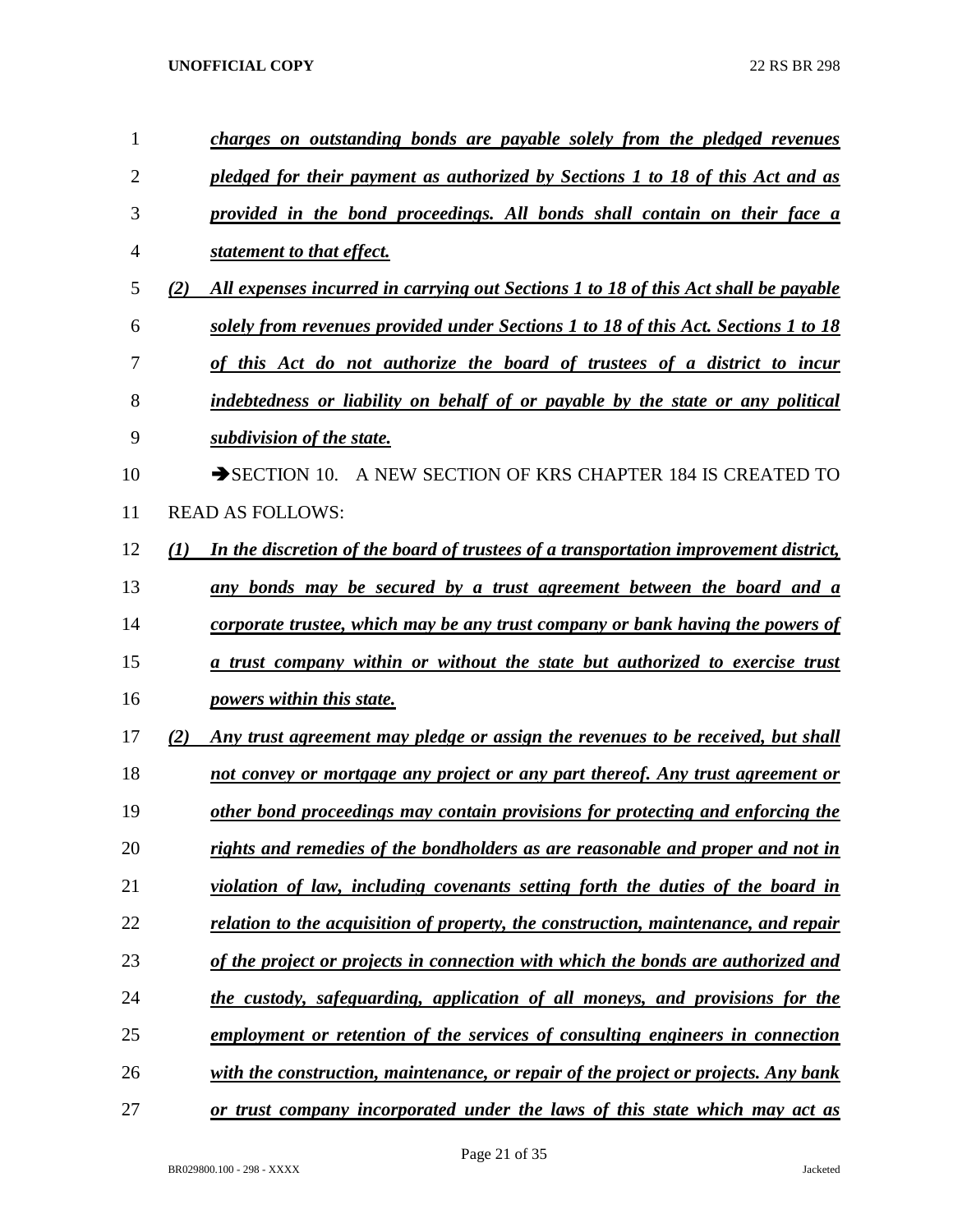| 1  | depository of the proceeds of bonds or of revenues may furnish such                           |
|----|-----------------------------------------------------------------------------------------------|
| 2  | <u>indemnifying bonds or may pledge such securities as are required by the board.</u>         |
| 3  | Any such trust agreement may set forth the rights and remedies of the                         |
| 4  | bondholders and of the trustee, may restrict the individual right of action by                |
| 5  | bondholders as is customary in revenue bond trust agreements of public bodies,                |
| 6  | and may contain other provisions as the board considers reasonable and proper                 |
| 7  | for the security of the bondholders. All expenses incurred in entering into or                |
| 8  | carrying out the provisions of any trust agreement may be treated as a part of the            |
| 9  | cost of the project or projects.                                                              |
| 10 | A NEW SECTION OF KRS CHAPTER 184 IS CREATED TO<br>$\rightarrow$ SECTION 11.                   |
| 11 | <b>READ AS FOLLOWS:</b>                                                                       |
| 12 | Revenues derived from each project of a transportation improvement district in                |
| 13 | connection with which any bonds are outstanding shall be first applied to pay the cost        |
| 14 | of the construction, maintenance, and repair of the project and to provide such               |
| 15 | reserves therefor as are provided for in the bond proceedings authorizing the issuance        |
| 16 | of those outstanding bonds, and otherwise as provided by the board of trustees of the         |
| 17 | district, and the balance of the pledged revenues shall be set aside, at regular intervals    |
| 18 | as are provided in the bond proceedings, in a bond service fund which is hereby               |
| 19 | pledged to and charged with the payment of the bond service charges on any                    |
| 20 | <u>outstanding bonds as provided in the applicable bond proceedings. The pledge shall be</u>  |
| 21 | valid and binding from the time the pledge is made. The revenues and the pledged              |
| 22 | revenues thereafter received by the board shall immediately be subject to the lien of the     |
| 23 | pledge without any physical delivery thereof or further act, and the lien of such pledge      |
| 24 | shall be valid and binding as against all parties having claims of any kind in tort,          |
| 25 | contract, or otherwise against the board, whether or not the parties have notice thereof.     |
| 26 | <b>The bond proceedings by which a pledge is created need not be filed or recorded except</b> |
| 27 | in the records of the board. The use and disposition of moneys to the credit of a bond        |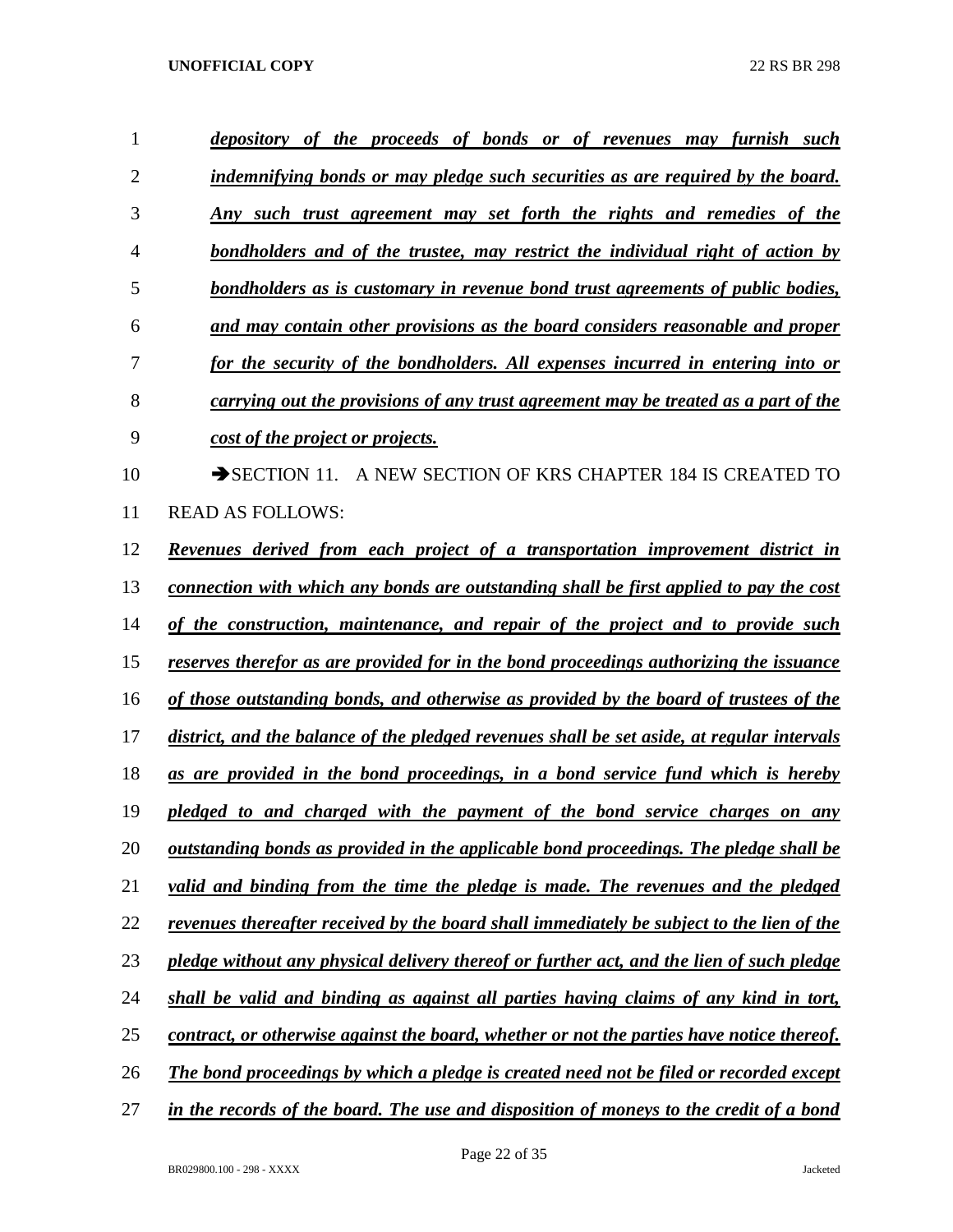| $\mathbf{1}$   | service fund shall be subject to the applicable bond proceedings. Except as is otherwise     |
|----------------|----------------------------------------------------------------------------------------------|
| $\overline{2}$ | provided in the bond proceedings, a bond service fund shall be a fund for all such           |
| 3              | bonds, without distinction or priority of one (1) over another.                              |
| $\overline{4}$ | SECTION 12. A NEW SECTION OF KRS CHAPTER 184 IS CREATED TO                                   |
| 5              | <b>READ AS FOLLOWS:</b>                                                                      |
| 6              | All moneys received by the board of trustees of a transportation improvement district        |
| $\tau$         | <u>under Sections 1 to 18 of this Act, whether as proceeds from the sale of bonds, as</u>    |
| 8              | revenues, or otherwise, are to be held and applied solely as provided in Sections 1 to 18    |
| 9              | of this Act and in any applicable bond proceedings. The bond proceedings shall               |
| 10             | provide that any officer to whom, or any bank or trust company to which, revenues or         |
| 11             | pledged revenues are paid shall act as trustee of the moneys and hold and apply them         |
| 12             | for the purposes thereof, subject to applicable provisions of Sections 1 to 18 of this Act   |
| 13             | and the bond proceedings.                                                                    |
| 14             | SECTION 13. A NEW SECTION OF KRS CHAPTER 184 IS CREATED TO                                   |
| 15             | <b>READ AS FOLLOWS:</b>                                                                      |
| 16             | <u>Any holder of bonds issued and outstanding under Sections 1 to 18 of this Act, or any</u> |
| 17             | of the coupons appertaining thereto, and the trustee under any trust agreement, except       |
| 18             | to the extent the rights given by Sections 1 to 18 of this Act may be restricted or          |
| 19             | modified by the bond proceedings, may by suit, action, mandamus, or other                    |
| 20             | proceedings, protect and enforce any rights under the laws of the state or granted           |
| 21             | under Sections 1 to 18 of this Act or the bond proceedings, and may enforce and              |
| 22             | compel the performance of all duties required by Sections 1 to 18 of this Act or the         |
| 23             | bond proceedings, to be performed by the board of trustees of a transportation               |
| 24             | improvement district or any officer of the board.                                            |
| 25             | SECTION 14. A NEW SECTION OF KRS CHAPTER 184 IS CREATED TO                                   |
| 26             | <b>READ AS FOLLOWS:</b>                                                                      |

*The exercise of the powers granted by Sections 1 to 18 of this Act is in all respects for*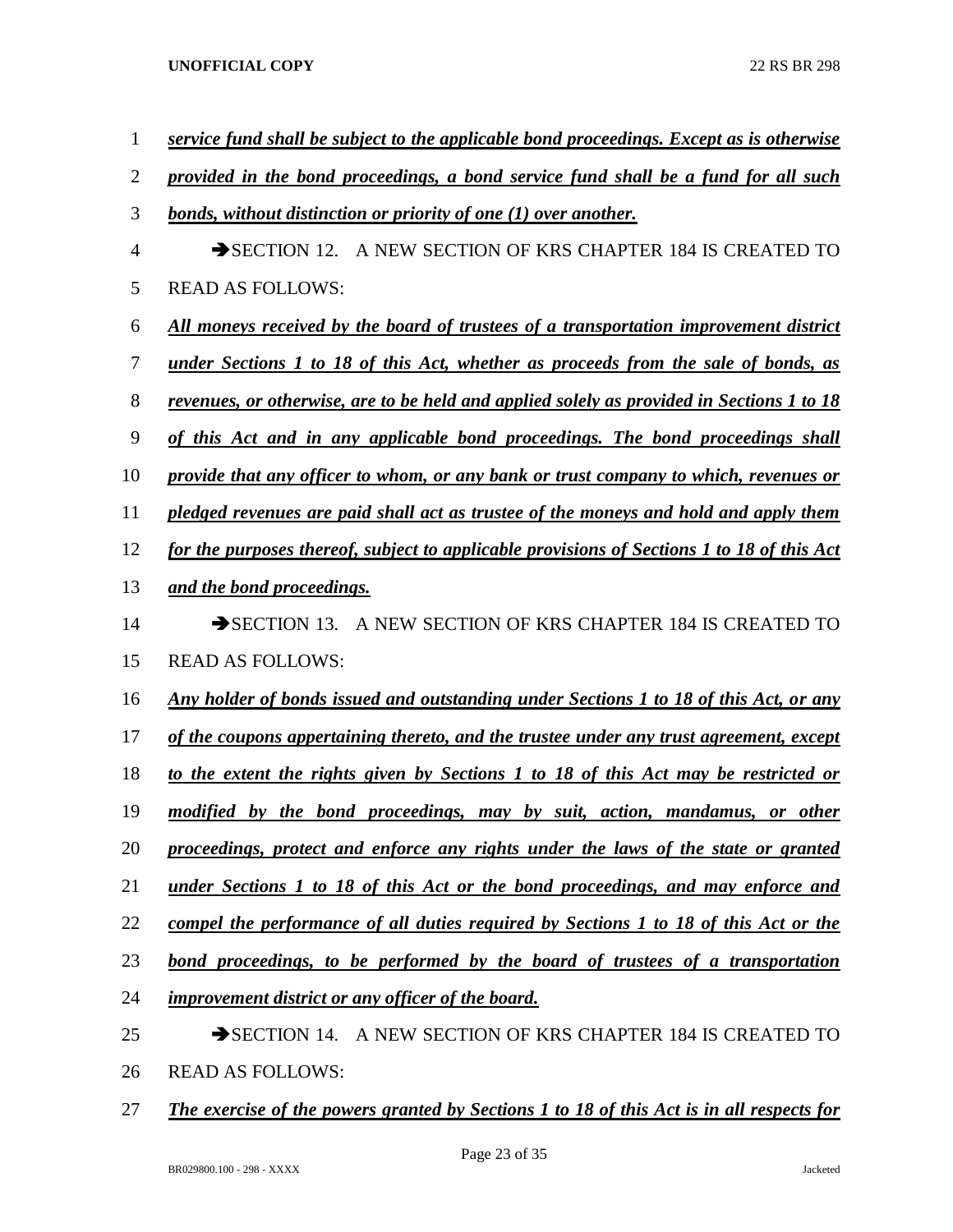| 1              | the benefit of the people of the state, for the increase of their commerce and prosperity, |
|----------------|--------------------------------------------------------------------------------------------|
| $\overline{2}$ | and for the improvement of their health and living conditions. As the construction,        |
| 3              | maintenance, and repair of projects by a transportation improvement district constitute    |
| $\overline{4}$ | the performance of essential governmental functions, the district shall not be required    |
| 5              | to pay any state or local taxes or assessments upon any project, or upon revenues or       |
| 6              | any property acquired or used by the district under Sections 1 to 18 of this Act, or upon  |
| 7              | the income therefrom. The bonds issued under Sections 1 to 18 of this Act, their           |
| 8              | transfer, and the income therefrom, including any profit made on the sale thereof,         |
| 9              | shall at all times be free from taxation within the state.                                 |
| 10             | SECTION 15. A NEW SECTION OF KRS CHAPTER 184 IS CREATED TO                                 |
| 11             | <b>READ AS FOLLOWS:</b>                                                                    |
| 12             | The Transportation Cabinet may undertake a demonstration project to study, develop,        |
| 13             | and demonstrate ways to facilitate public-private cooperation and flexibility in           |
| 14             | financing, constructing, maintaining, or operating transportation projects. In so doing,   |
| 15             | it may take all steps necessary and appropriate to facilitate the efforts of a             |
| 16             | transportation improvement district established in accordance with Sections 1 to 18 of     |
| 17             | this Act. Such steps may include advising and providing technical assistance to the        |
| 18             | district and may also include designating Transportation Cabinet engineers to serve as     |
| 19             | the cabinet's agent to review project designs and determine if they meet state and         |
| 20             | federal specifications.                                                                    |
| 21             | SECTION 16. A NEW SECTION OF KRS CHAPTER 184 IS CREATED TO                                 |
| 22             | <b>READ AS FOLLOWS:</b>                                                                    |
| 23             | It is hereby found and determined that surface transportation projects undertaken          |
| 24             | pursuant to Sections 1 to 18 of this Act are essential and will contribute to the          |
| 25             | improvement of the prosperity, health, safety, and welfare of the people of a              |
| 26             | transportation improvement district and to all of the state, and that it is in the public  |
| 27             | interest and a proper public purpose for a transportation improvement district to          |

Page 24 of 35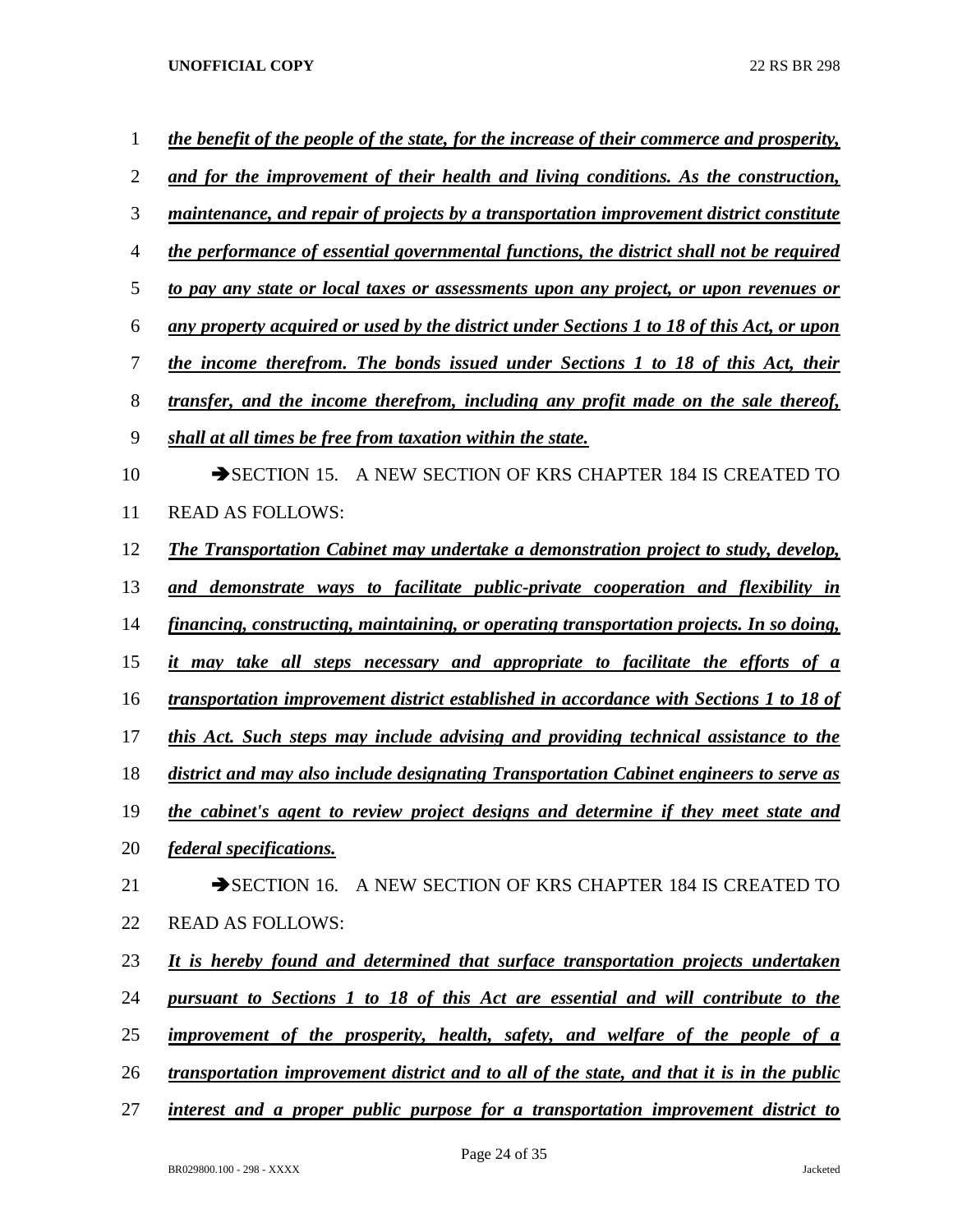| 1  | <u>acquire, construct, enlarge, improve, equip, sell, lease, lease-purchase, exchange, or</u> |
|----|-----------------------------------------------------------------------------------------------|
| 2  | otherwise dispose of property, structures, and other facilities for such transportation       |
| 3  | projects. It is further found and determined that the exercise of the authority granted       |
| 4  | by Sections 1 to 18 of this Act is consistent with and will promote industry, commerce,       |
| 5  | distribution, and research activity in the state. Sections 1 to 18 of this Act, being         |
| 6  | necessary for the prosperity, health, safety, and welfare of the state and its people, shall  |
| 7  | be liberally construed to effect their purposes.                                              |
| 8  | A NEW SECTION OF KRS CHAPTER 184 IS CREATED TO<br>$\rightarrow$ SECTION 17.                   |
| 9  | <b>READ AS FOLLOWS:</b>                                                                       |
| 10 | Notwithstanding any other statute to the contrary, the approval, consent,<br><b>or</b>        |
| 11 | cooperation of a political subdivision is not required for a transportation improvement       |
| 12 | district project that involves constructing or improving a highway that runs through          |
| 13 | the territory of the political subdivision and connects to a highway that is part of the      |
| 14 | <i>interstate system.</i>                                                                     |
| 15 | A NEW SECTION OF KRS CHAPTER 184 IS CREATED TO<br>$\rightarrow$ SECTION 18.                   |
| 16 | <b>READ AS FOLLOWS:</b>                                                                       |
| 17 | (I)<br>The legislative body of a county may enter into an agreement with a                    |
| 18 | transportation improvement district of a contiguous county for the district to                |
| 19 | undertake a project that is located wholly or partially within that county, provided          |
| 20 | that the legislative body of the county that created the transportation                       |
| 21 | <i>improvement district shall be required to enter into the agreement.</i>                    |
| 22 | (2)<br>No transportation improvement district shall undertake a project that is located       |
| 23 | wholly or partially within a county that did not create the transportation                    |
| 24 | <b>improvement district except pursuant to an agreement entered into in accordance</b>        |
| 25 | with this section, a project being undertaken by two (2) or more transportation               |
| 26 | <i>improvement districts, or as otherwise provided by law.</i>                                |
|    |                                                                                               |

27 Section 19. KRS 65.7045 is amended to read as follows: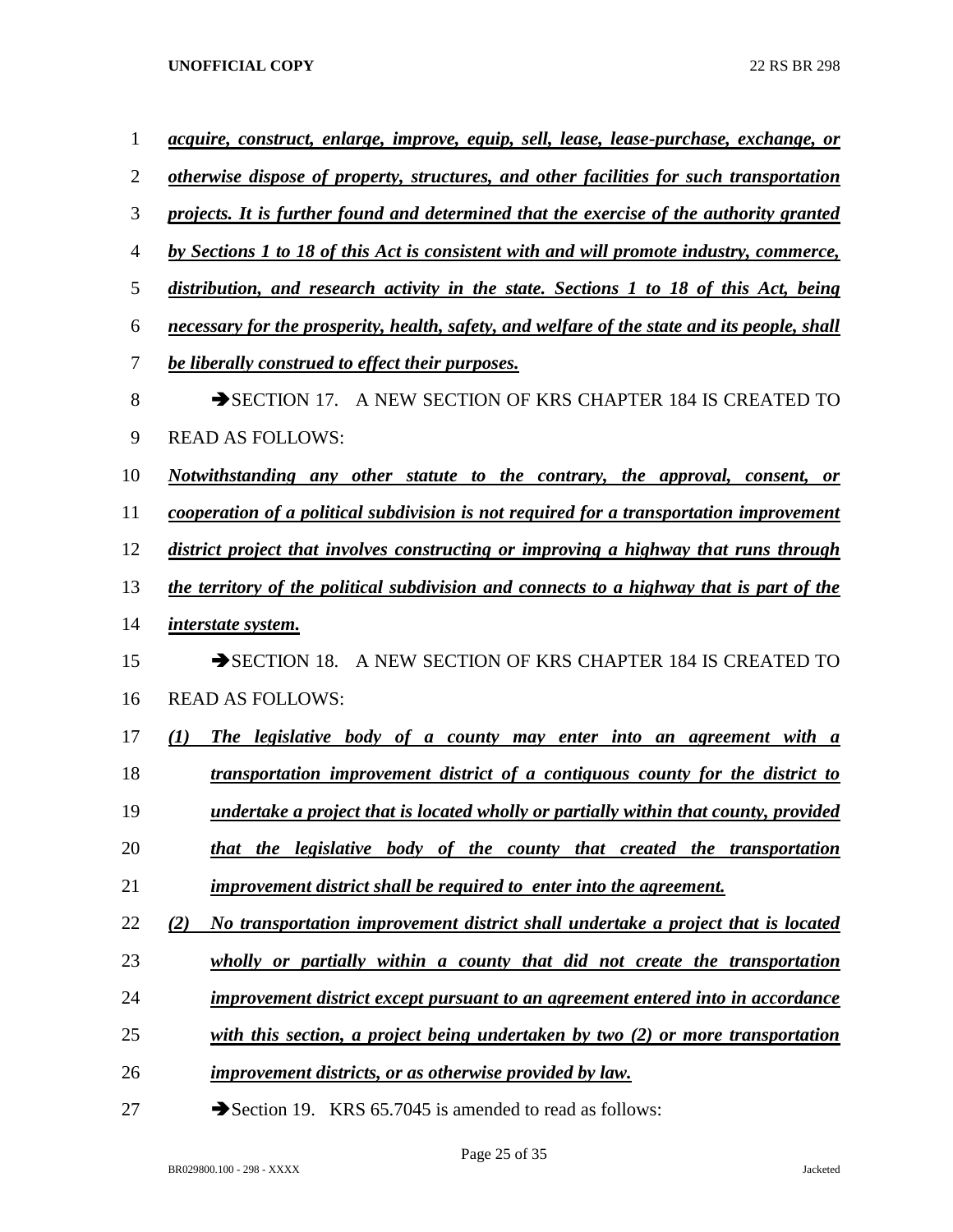| $\mathbf{1}$   |     | As used in KRS 65.7041 to 65.7083:                                                   |                                                                                    |  |  |  |
|----------------|-----|--------------------------------------------------------------------------------------|------------------------------------------------------------------------------------|--|--|--|
| $\overline{2}$ | (1) |                                                                                      | "Activation date" means the date established any time within a two (2) year period |  |  |  |
| 3              |     |                                                                                      | after the commencement date. The activation date is the date on which the time     |  |  |  |
| 4              |     |                                                                                      | period for the pledge of incremental revenues shall commence. The governing body   |  |  |  |
| 5              |     |                                                                                      | may extend the two $(2)$ year period to no more than four $(4)$ years upon written |  |  |  |
| 6              |     |                                                                                      | application by the agency requesting the extension. To implement the activation    |  |  |  |
| 7              |     |                                                                                      | date, the agency that is a party to the local participation agreement or the local |  |  |  |
| $8\,$          |     |                                                                                      | development area agreement shall notify the governing body that created the        |  |  |  |
| 9              |     |                                                                                      | development area or local development area;                                        |  |  |  |
| 10             | (2) |                                                                                      | "Agency" means:                                                                    |  |  |  |
| 11             |     | (a)                                                                                  | An urban renewal and community development agency established under                |  |  |  |
| 12             |     |                                                                                      | KRS Chapter 99;                                                                    |  |  |  |
| 13             |     | (b)                                                                                  | A development authority established under KRS Chapter 99;                          |  |  |  |
| 14             |     | (c)                                                                                  | A nonprofit corporation;                                                           |  |  |  |
| 15             |     | (d)                                                                                  | A housing authority established under KRS Chapter 80;                              |  |  |  |
| 16             |     | (e)                                                                                  | An air board established under KRS 183.132 to 183.160;                             |  |  |  |
| 17             |     | (f)                                                                                  | A local industrial development authority established under KRS 154.50-301          |  |  |  |
| 18             |     |                                                                                      | to 154.50-346;                                                                     |  |  |  |
| 19             |     | (g)                                                                                  | A riverport authority established under KRS 65.510 to 65.650; [ or]                |  |  |  |
| 20             |     | (h)                                                                                  | <u>A transportation improvement district established under Sections 1 to 18 of</u> |  |  |  |
| 21             |     |                                                                                      | this Act; or                                                                       |  |  |  |
| 22             |     | (i)                                                                                  | A designated department, division, or office of a city or county;                  |  |  |  |
| 23             | (3) | "Arena" means a facility which serves primarily as a venue for athletic events, live |                                                                                    |  |  |  |
| 24             |     |                                                                                      | entertainment, and other performances, and which has a permanent seating capacity  |  |  |  |
| 25             |     | of at least five thousand $(5,000)$ ;                                                |                                                                                    |  |  |  |
| 26             | (4) | "Authority" means the Kentucky Economic Development Finance Authority                |                                                                                    |  |  |  |
| 27             |     |                                                                                      | established by KRS 154.20-010;                                                     |  |  |  |

Page 26 of 35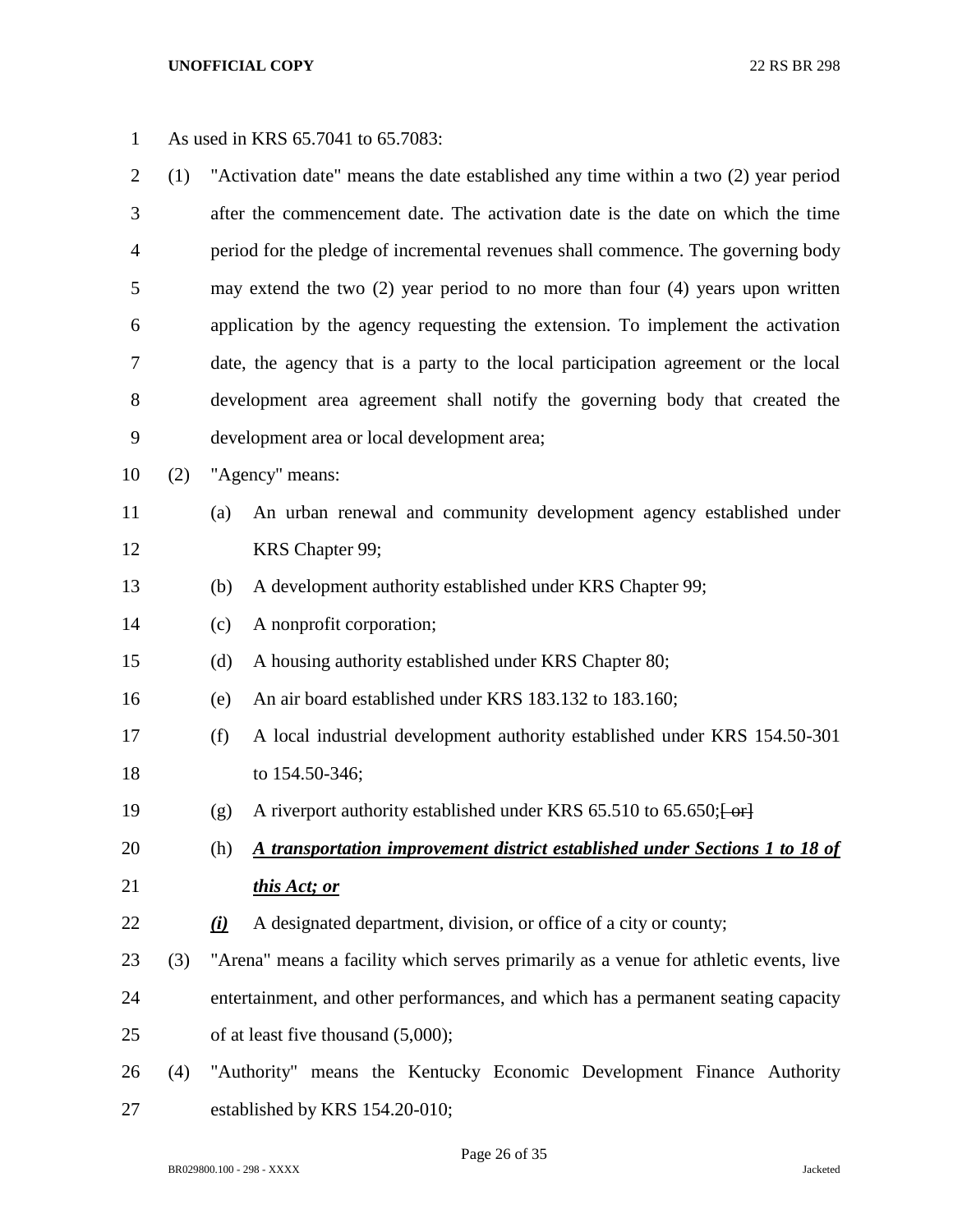(5) "Brownfield site" means real property, the expansion, redevelopment, or reuse of which may be complicated by the presence or potential presence of a hazardous substance, pollutant, or contaminant; (6) "Capital investment" means: (a) Obligations incurred for labor and to contractors, subcontractors, builders, and materialmen in connection with the acquisition, construction, installation, equipping, and rehabilitation of a project; (b) The cost of acquiring land or rights in land within the development area on the footprint of the project, and any cost incident thereto, including recording fees; (c) The cost of contract bonds and of insurance of all kinds that may be required or necessary during the course of acquisition, construction, installation, equipping, and rehabilitation of a project which is not paid by the contractor or contractors or otherwise provided; (d) All costs of architectural and engineering services, including test borings, surveys, estimates, plans, specifications, preliminary investigations, supervision of construction, and the performance of all the duties required by or consequent upon the acquisition, construction, installation, equipping, and rehabilitation of a project; (e) All costs that are required to be paid under the terms of any contract for the acquisition, construction, installation, equipping, and rehabilitation of a project; and (f) All other costs of a nature comparable to those described in this subsection; (7) "City" means any city, consolidated local government, or urban-county government; (8) "Commencement date" means: (a) The date on which a local development area agreement is executed; or (b) The date on which a local participation agreement is executed;

Page 27 of 35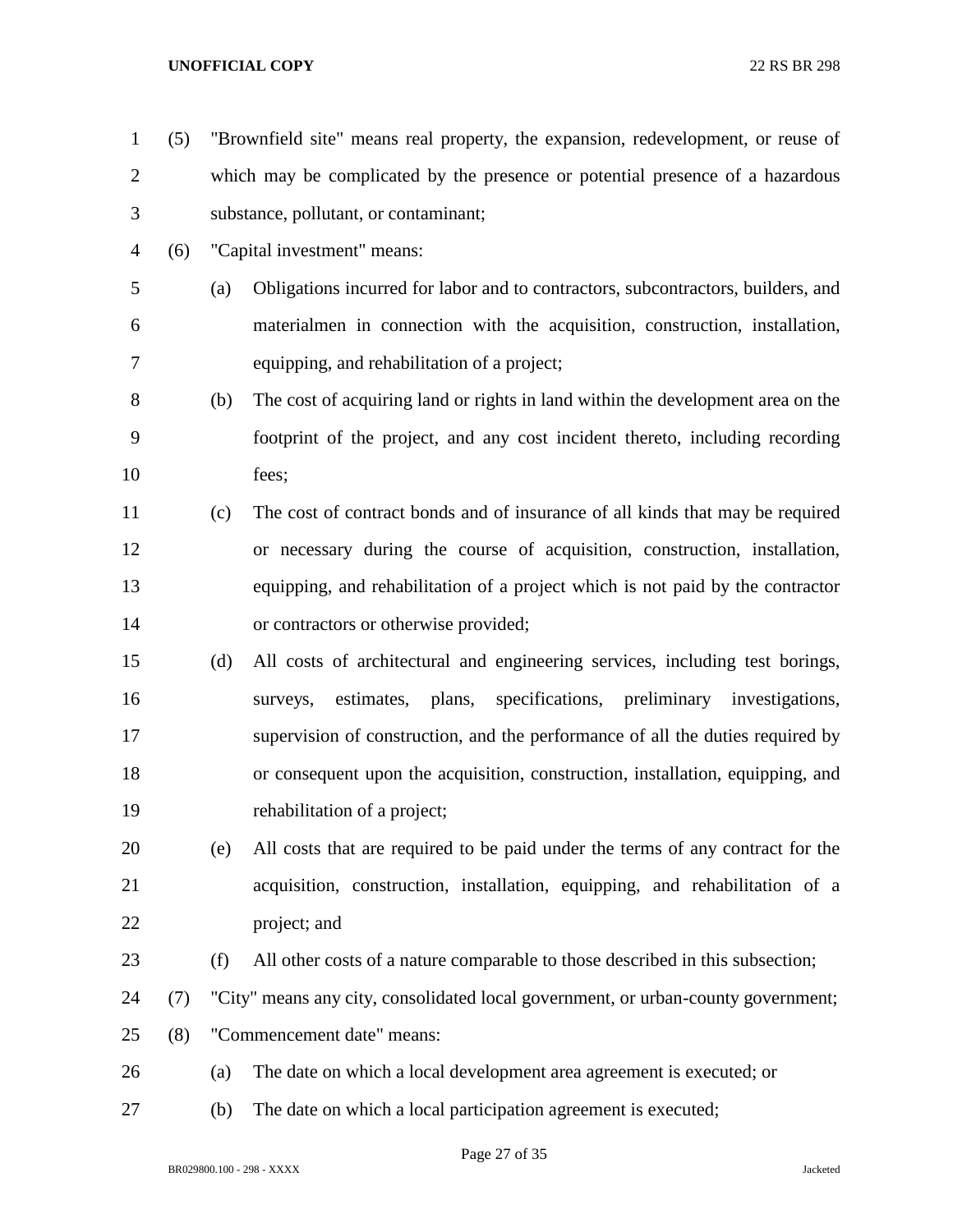- (9) "Commonwealth" means the Commonwealth of Kentucky; (10) "County" means any county, consolidated local government, charter county, unified local government, or urban-county government; (11) "Debt charges" means the principal, including any mandatory sinking fund deposits, interest, and any redemption premium, payable on increment bonds as the payments come due and are payable and any charges related to the payment of the foregoing; (12) "Development area" means an area established under KRS 65.7049, 65.7051, and 65.7053; (13) "Economic development projects" means projects which are approved for tax credits under Subchapter 20, 22, 23, 24, 25, 26, 27, 28, 34, or 48 of KRS Chapter 154; (14) "Establishment date" means the date on which a development area or a local development area is created. If the development area, local development area, development area plan, or local development area plan is modified or amended subsequent to the original establishment date, the modifications or amendments shall not extend the existence of the development area or local development area beyond what would be permitted under KRS 65.7041 to 65.7083 from the original establishment date; (15) "Governing body" means the body possessing legislative authority in a city or county; (16) "Increment bonds" means bonds and notes issued for the purpose of paying the costs of one (1) or more projects, or grant or loan programs as described in subsection (30)(c) of this section, in a development area or a local development area; (17) "Incremental revenues" means the amount of revenues received by a taxing district, as determined by subtracting old revenues from new revenues in a calendar year with respect to a development area, a project within a development area, or a local
- development area;

Page 28 of 35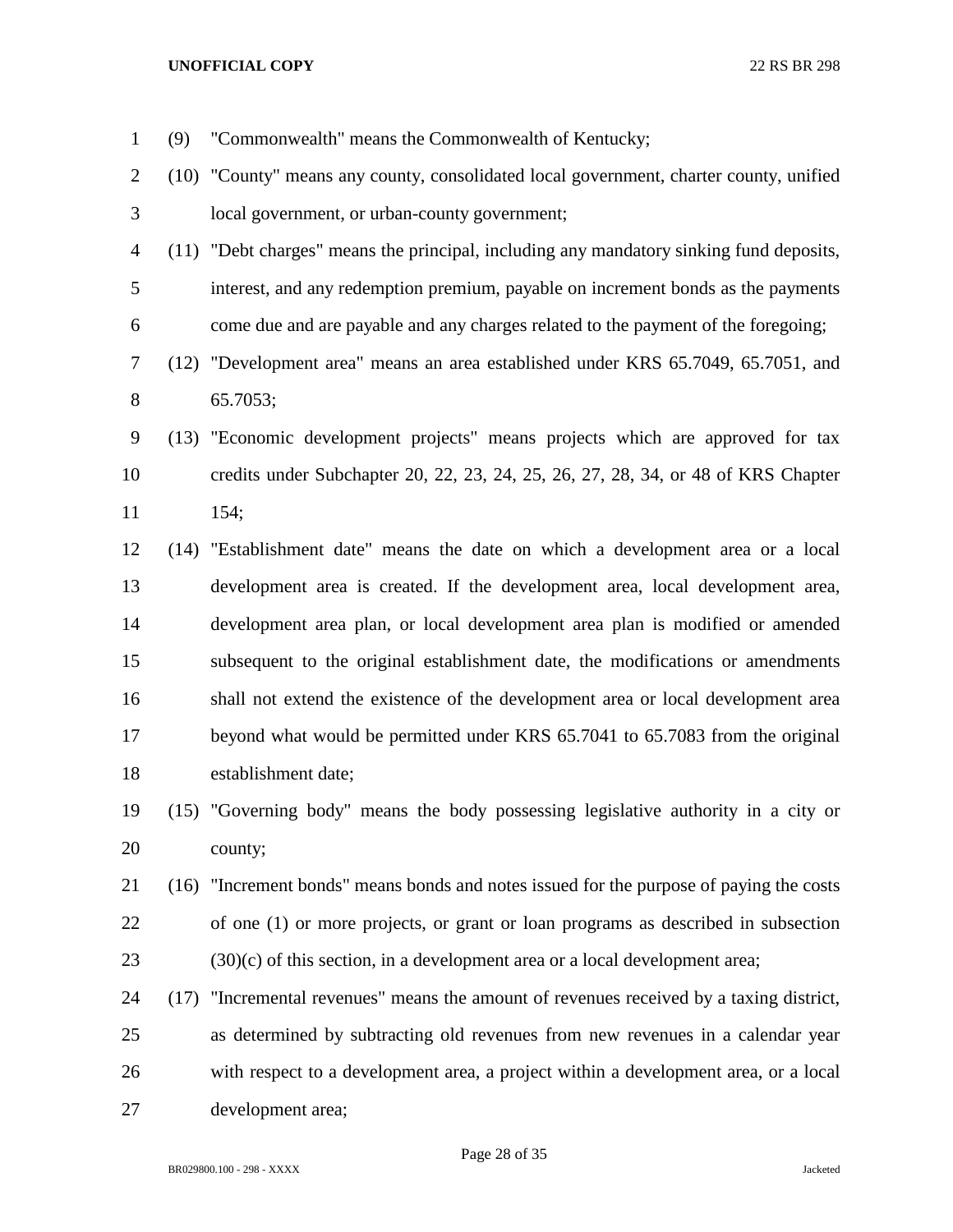| $\mathbf{1}$   | (18) "Issuer" means a city, county, or agency issuing increment bonds;                   |  |  |  |  |  |  |  |
|----------------|------------------------------------------------------------------------------------------|--|--|--|--|--|--|--|
| $\overline{2}$ | (19) "Local development area" means a development area established under KRS             |  |  |  |  |  |  |  |
| 3              | 65.7047;                                                                                 |  |  |  |  |  |  |  |
| 4              | (20) "Local development area agreement" means an agreement entered into under KRS        |  |  |  |  |  |  |  |
| 5              | 65.7047;                                                                                 |  |  |  |  |  |  |  |
| 6              | (21) "Local participation agreement" means the agreement entered into under KRS          |  |  |  |  |  |  |  |
| $\overline{7}$ | 65.7063;                                                                                 |  |  |  |  |  |  |  |
| $8\phantom{1}$ | (22) "Local tax revenues" means:                                                         |  |  |  |  |  |  |  |
| 9              | Revenues derived by a city or county from one (1) or more of the following<br>(a)        |  |  |  |  |  |  |  |
| 10             | sources:                                                                                 |  |  |  |  |  |  |  |
| 11             | Real property ad valorem taxes;<br>1.                                                    |  |  |  |  |  |  |  |
| 12             | 2.<br>Occupational license taxes, excluding occupational license taxes that              |  |  |  |  |  |  |  |
| 13             | have already been pledged to support an economic development project                     |  |  |  |  |  |  |  |
| 14             | within the development area; and                                                         |  |  |  |  |  |  |  |
| 15             | 3.<br>The occupational license fee permitted by KRS 65.7056; and                         |  |  |  |  |  |  |  |
| 16             | Revenues derived by any taxing district other than school districts or fire<br>(b)       |  |  |  |  |  |  |  |
| 17             | districts from real property ad valorem taxes;                                           |  |  |  |  |  |  |  |
| 18             | (23) "Low-income household" means a household in which gross income is no more           |  |  |  |  |  |  |  |
| 19             | than two hundred percent (200%) of the poverty guidelines updated periodically in        |  |  |  |  |  |  |  |
| 20             | the Federal Register by the United States Department of Health and Human                 |  |  |  |  |  |  |  |
| 21             | Services under the authority of 42 U.S.C. sec. 9902(2);                                  |  |  |  |  |  |  |  |
| 22             | (24) "Mixed-use" has the same meaning as in KRS 154.30-060;                              |  |  |  |  |  |  |  |
| 23             | (25) "New revenues" means the amount of local tax revenues received by a taxing          |  |  |  |  |  |  |  |
| 24             | district with respect to a development area or a local development area in any           |  |  |  |  |  |  |  |
| 25             | calendar year beginning with the year in which the activation date occurred;             |  |  |  |  |  |  |  |
| 26             | (26) "Old revenues" means the amount of local tax revenues received by a taxing district |  |  |  |  |  |  |  |
| 27             | with respect to a development area or a local development area during the last           |  |  |  |  |  |  |  |

Page 29 of 35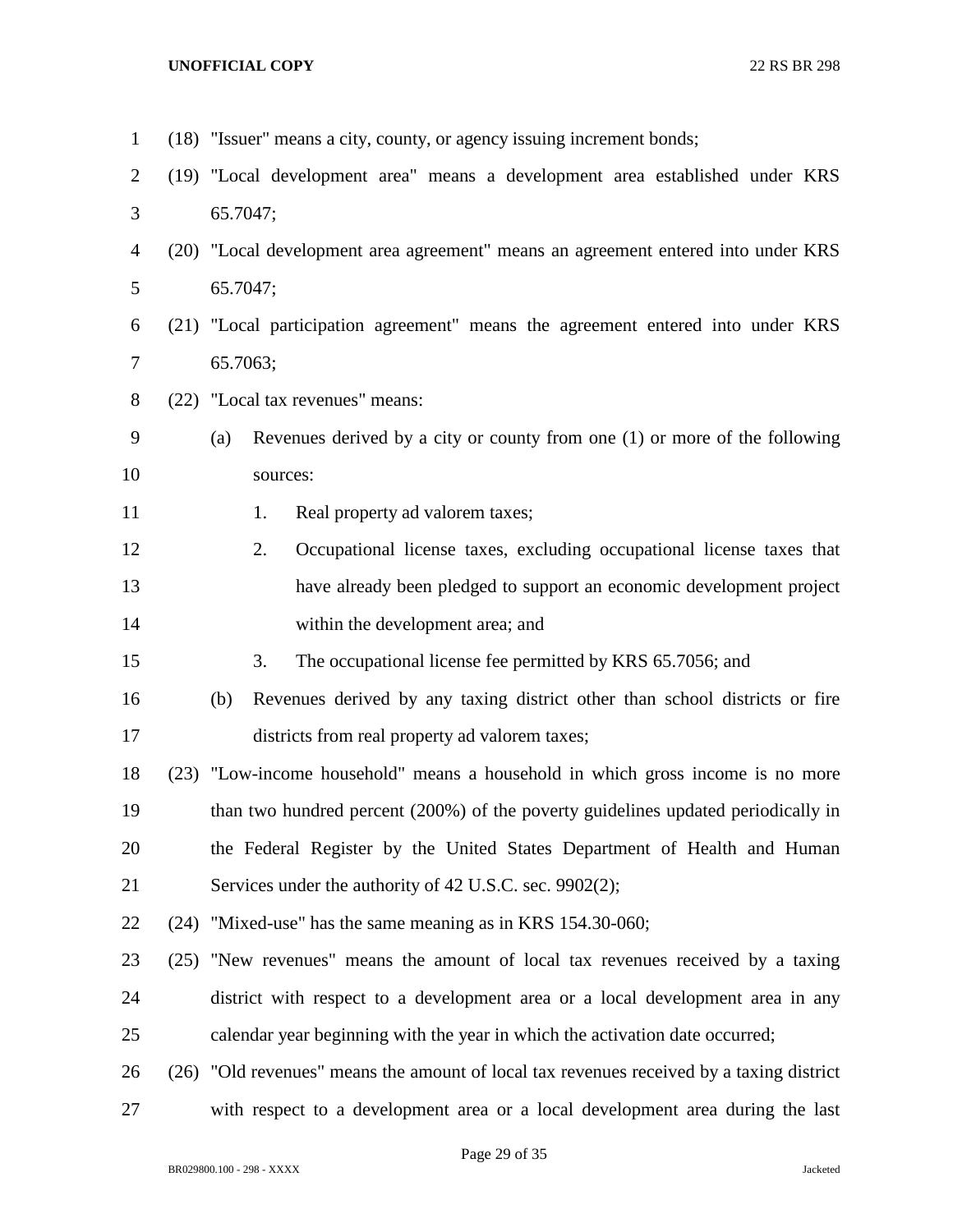| $\mathbf{1}$   |      | calendar year prior to the commencement date. If the governing body determines        |                                                                                   |  |  |  |  |
|----------------|------|---------------------------------------------------------------------------------------|-----------------------------------------------------------------------------------|--|--|--|--|
| $\overline{2}$ |      | that the amount of local tax revenues received during the last calendar year prior to |                                                                                   |  |  |  |  |
| 3              |      |                                                                                       | the commencement date does not represent a true and accurate depiction of         |  |  |  |  |
| $\overline{4}$ |      | revenues, the governing body may consider revenues for a period of no longer than     |                                                                                   |  |  |  |  |
| 5              |      | three (3) calendar years prior to the commencement date, so as to determine a fair    |                                                                                   |  |  |  |  |
| 6              |      | representation of local tax revenues;                                                 |                                                                                   |  |  |  |  |
| 7              | (27) | "Outstanding" means increment bonds that have been issued, delivered, and paid for    |                                                                                   |  |  |  |  |
| 8              |      | by the purchaser, except any of the following:                                        |                                                                                   |  |  |  |  |
| 9              |      | (a)                                                                                   | Increment bonds canceled upon surrender, exchange, or transfer, or upon           |  |  |  |  |
| 10             |      |                                                                                       | payment or redemption;                                                            |  |  |  |  |
| 11             |      | (b)                                                                                   | Increment bonds in replacement of which or in exchange for which other            |  |  |  |  |
| 12             |      |                                                                                       | increment bonds have been issued; or                                              |  |  |  |  |
| 13             |      | (c)                                                                                   | Increment bonds for the payment, redemption, or purchase for cancellation         |  |  |  |  |
| 14             |      |                                                                                       | prior to maturity, of which sufficient moneys or investments, in accordance       |  |  |  |  |
| 15             |      |                                                                                       | with the ordinance or other proceedings or any applicable law, by mandatory       |  |  |  |  |
| 16             |      |                                                                                       | sinking fund redemption requirements, or otherwise, have been deposited, and      |  |  |  |  |
| 17             |      |                                                                                       | credited in a sinking fund or with a trustee or paying or escrow agent, whether   |  |  |  |  |
| 18             |      |                                                                                       | at or prior to their maturity or redemption, and, in the case of increment bonds  |  |  |  |  |
| 19             |      |                                                                                       | to be redeemed prior to their stated maturity, notice of redemption has been      |  |  |  |  |
| 20             |      |                                                                                       | given or satisfactory arrangements have been made for giving notice of that       |  |  |  |  |
| 21             |      |                                                                                       | redemption, or waiver of that notice by or on behalf of the affected bond         |  |  |  |  |
| 22             |      |                                                                                       | holders has been filed with the issuer or its agent;                              |  |  |  |  |
| 23             | (28) |                                                                                       | "Planning unit" means a planning commission established pursuant to KRS Chapter   |  |  |  |  |
| 24             |      | 100;                                                                                  |                                                                                   |  |  |  |  |
| 25             | (29) |                                                                                       | "Project" means any property, asset, or improvement located in a development area |  |  |  |  |

- or a local development area and certified by the governing body as:
- (a) Being for a public purpose; and

Page 30 of 35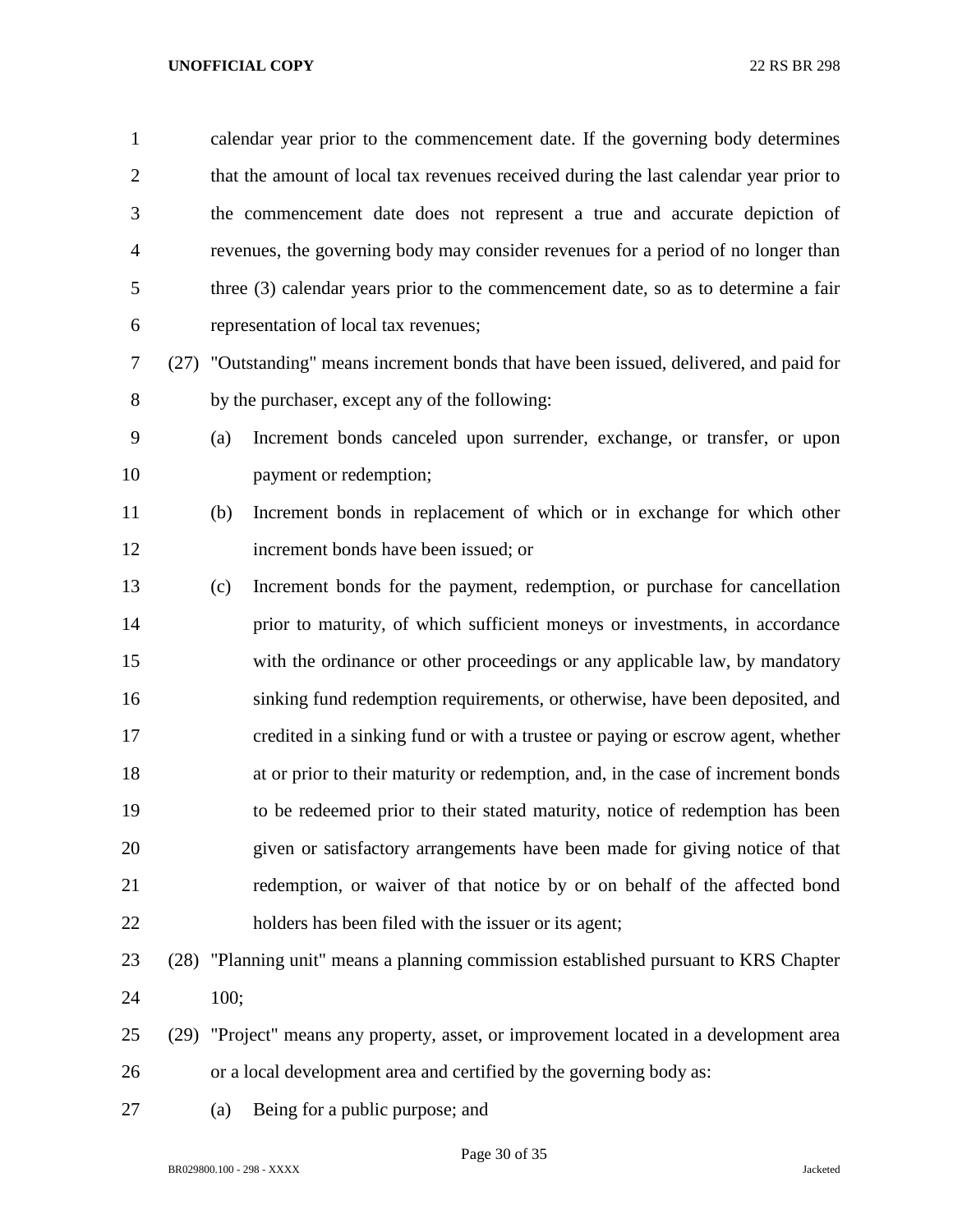public, recreational, or other uses, or for open space, including the development, rehabilitation, renovation, installation, improvement, enlargement, or extension of real estate and buildings; and (c) Contributing to economic development or tourism; (30) "Redevelopment assistance," as utilized within a development area, includes the following: (a) Technical assistance programs to provide information and guidance to existing, new, and potential businesses and residences; (b) Programs to market and promote the development area and attract new businesses and residents; (c) Grant and loan programs to encourage the construction or rehabilitation of residential, commercial, and industrial buildings; improve the appearance of building facades and signage; and stimulate business start-ups and expansions; (d) Programs to obtain a reduced interest rate, down payment, or other improved terms for loans made by private, for-profit, or nonprofit lenders to encourage the construction or rehabilitation of residential, commercial, and industrial buildings; improve the appearance of building facades and signage; and stimulate business start-ups and expansions; (e) Local capital improvements, including but not limited to the installation, construction, or reconstruction of streets, lighting, pedestrian amenities, public utilities, public transportation facilities, public parking, parks, playgrounds, recreational facilities, and public buildings and facilities; (f) Improved or increased provision of public services, including but not limited to police or security patrols, solid waste management, and street cleaning;

(b) Being for the development of facilities for residential, commercial, industrial,

- (g) Provision of technical, financial, or other assistance in connection with:
- 1. Applications to the Energy and Environment Cabinet for a brownfields
	- BR029800.100 298 XXXX Jacketed

Page 31 of 35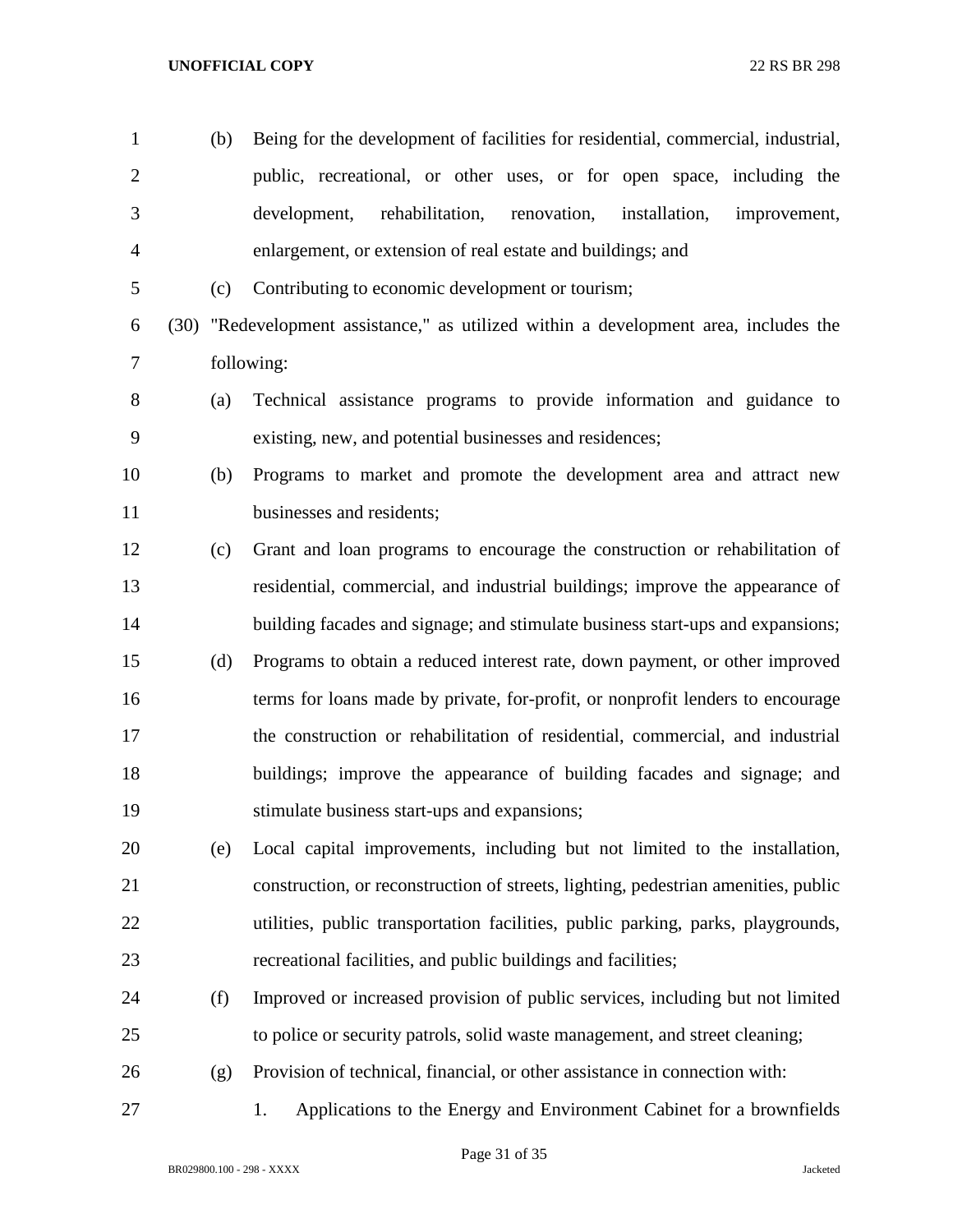| $\mathbf{1}$   |     |                                                                                      | assessment or a No Further Remediation Letter issued pursuant to KRS                  |  |  |  |  |  |
|----------------|-----|--------------------------------------------------------------------------------------|---------------------------------------------------------------------------------------|--|--|--|--|--|
| $\overline{2}$ |     |                                                                                      | 224.1-450; or                                                                         |  |  |  |  |  |
| 3              |     | 2.                                                                                   | Site remediation by means of the Voluntary Environmental Remediation                  |  |  |  |  |  |
| 4              |     |                                                                                      | Program to remove environmental contamination in the development                      |  |  |  |  |  |
| 5              |     |                                                                                      | area, or lots or parcels within it, pursuant to KRS 224.1-510 to 224.1-               |  |  |  |  |  |
| 6              |     |                                                                                      | 532; and                                                                              |  |  |  |  |  |
| 7              | (h) |                                                                                      | Direct development by a city, county, or agency of real property acquired by          |  |  |  |  |  |
| 8              |     |                                                                                      | the city, county, or agency. Direct development may include one (1) or more           |  |  |  |  |  |
| 9              |     |                                                                                      | of the following:                                                                     |  |  |  |  |  |
| 10             |     | 1.                                                                                   | Assembly and replatting of lots or parcels;                                           |  |  |  |  |  |
| 11             |     | 2.                                                                                   | Rehabilitation of existing structures and improvements;                               |  |  |  |  |  |
| 12             |     | 3.                                                                                   | Demolition of structures and improvements and construction of new                     |  |  |  |  |  |
| 13             |     |                                                                                      | structures and improvements;                                                          |  |  |  |  |  |
| 14             |     | 4.                                                                                   | Programs of temporary or permanent relocation assistance for businesses               |  |  |  |  |  |
| 15             |     |                                                                                      | and residents;                                                                        |  |  |  |  |  |
| 16             |     | 5.                                                                                   | The sale, lease, donation, or other permanent or temporary transfer of                |  |  |  |  |  |
| 17             |     |                                                                                      | real property to public agencies, persons, and entities both for profit and           |  |  |  |  |  |
| 18             |     |                                                                                      | nonprofit; and                                                                        |  |  |  |  |  |
| 19             |     | 6.                                                                                   | The acquisition and construction of projects;                                         |  |  |  |  |  |
| 20             |     |                                                                                      | (31) "Service payment agreement" means an agreement between a city, county, or issuer |  |  |  |  |  |
| 21             |     |                                                                                      | of increment bonds or other obligations and any person, whereby the person agrees     |  |  |  |  |  |
| 22             |     | to guarantee the receipt of incremental revenues, or the payment of debt charges, or |                                                                                       |  |  |  |  |  |
| 23             |     |                                                                                      | any portion thereof, on increment bonds or other obligations issued by the city,      |  |  |  |  |  |
| 24             |     |                                                                                      | county, or issuer;                                                                    |  |  |  |  |  |
| 25             |     |                                                                                      | (32) "Special fund" means a special fund created under KRS 65.7061 in which all       |  |  |  |  |  |
| 26             |     |                                                                                      | incremental revenues shall be deposited;                                              |  |  |  |  |  |

(33) "Taxing district" means any city, county, or special taxing district other than school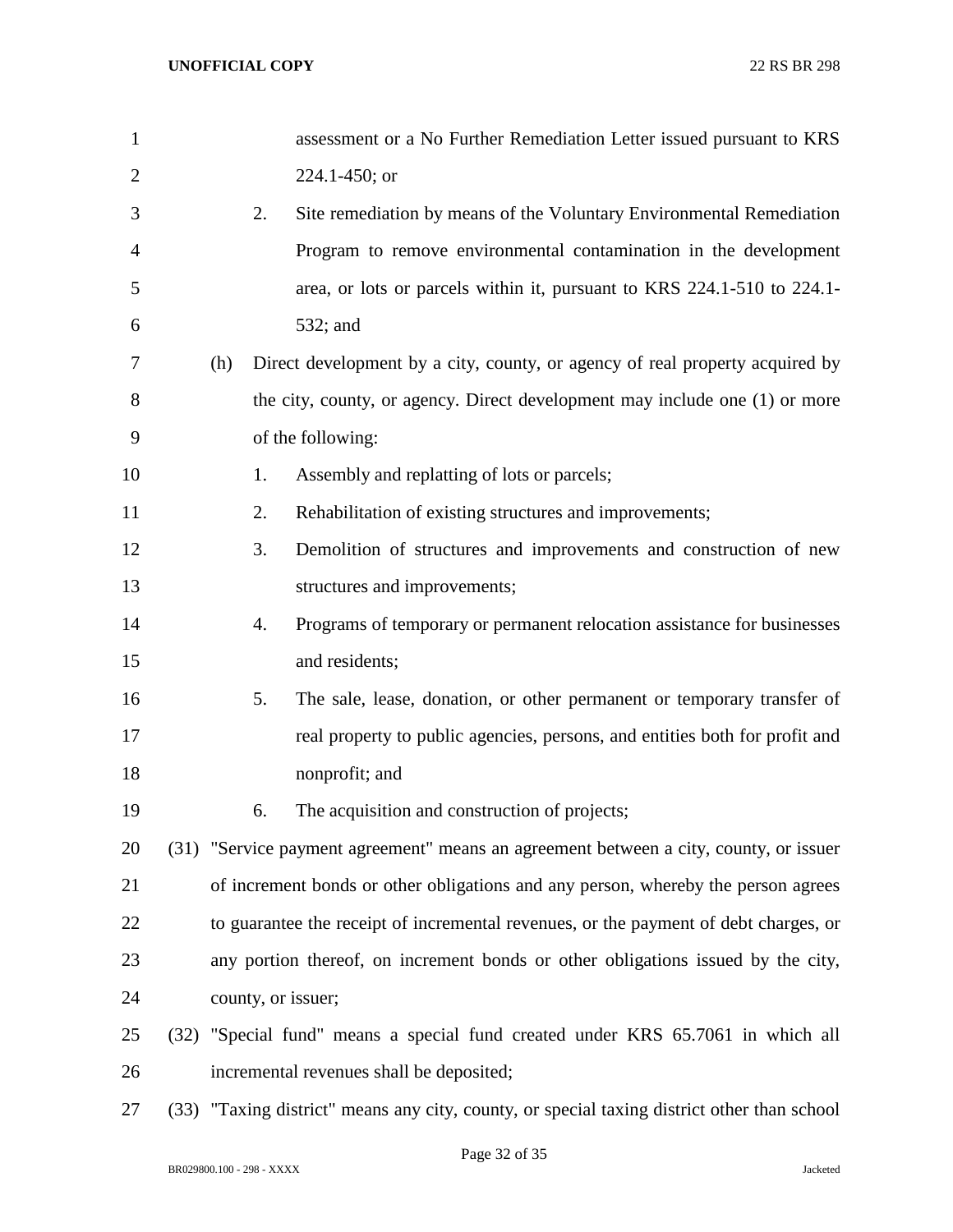- districts and fire districts;
- (34) "Tax incentive agreement" means an agreement entered into under KRS 154.30- 070;
- (35) "Termination date" means:

 (a) For a development area, a date established by the ordinance creating the development area that is no more than twenty (20) years from the establishment date. If a tax incentive agreement for a project within a development area or a local participation agreement relating to the development area has a termination date that is later than the termination date established in the ordinance, the termination date for the development area shall be extended to the termination date of the tax incentive agreement, or local participation agreement. However, the termination date for the development area shall in no event be more than forty (40) years from the establishment date;

- (b) For a local development area, a date established by the ordinance creating the local development area that is no more than twenty (20) years from the establishment date, provided that if a local development area agreement relating to the local development area has a termination date that is later than the termination date established in the ordinance, the termination date for the local development area shall be extended to the termination date of the local development area agreement;
- (c) For a local participation agreement, a date that is no more than twenty (20) years from the activation date. However, the termination date for a local participation agreement shall in no event be more than forty (40) years from the establishment date of the development area to which the local participation agreement relates; and
- 

(d) For a local development area agreement, a date that is no more than twenty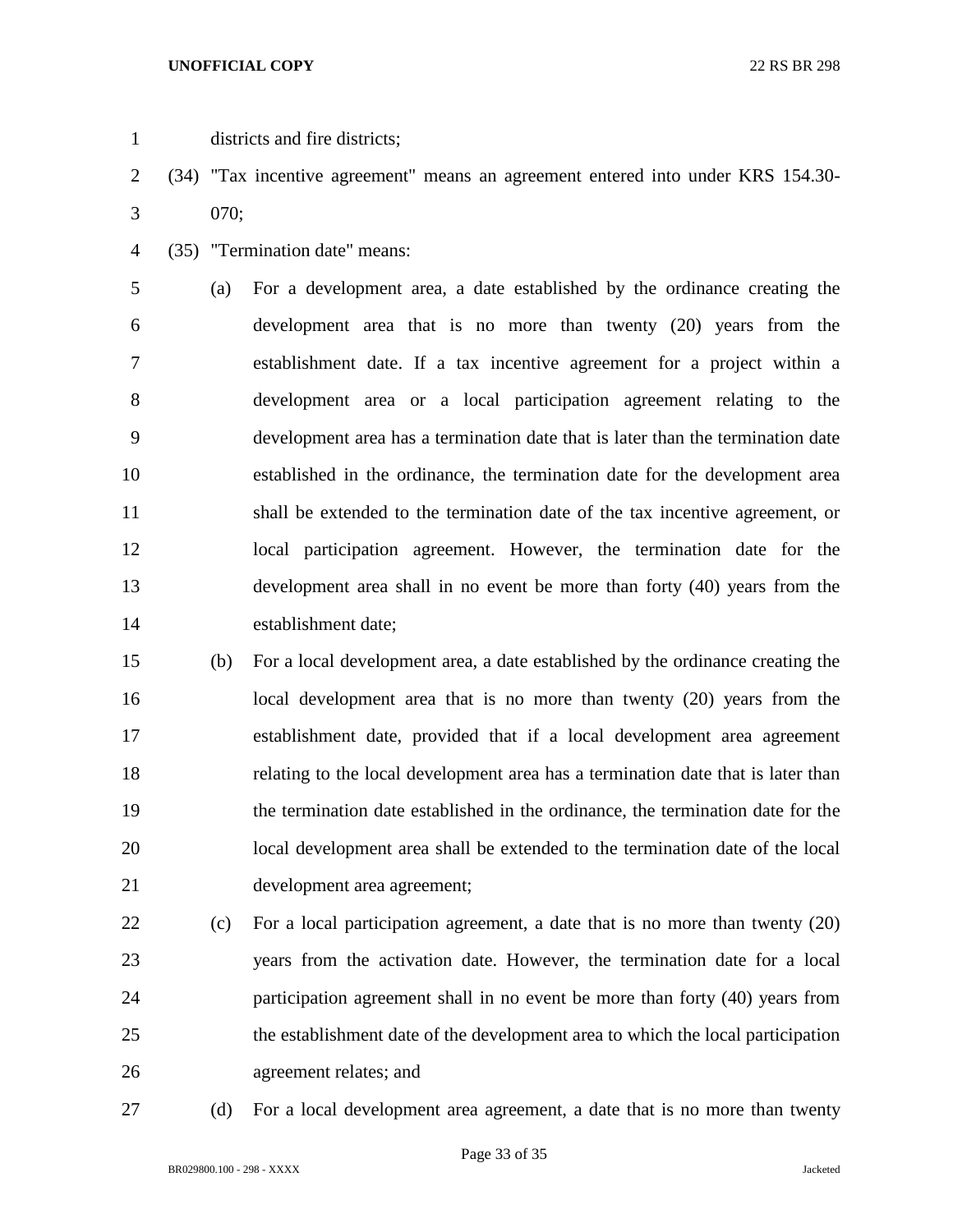(20) years from the activation date. However, the termination date for a local development area agreement shall in no event be more than forty (40) years from the establishment date of the local development area to which the development area agreement relates; and

 (36) "University research park" means land owned by a public university that has been designated by the public university as being primarily for the development of projects and facilities to support high-tech, pharmaceutical, laboratory, and other research-based businesses, including projects and facilities to support and complement the development of high-tech, pharmaceutical, laboratory, and other research-based businesses.

11 Section 20. KRS 416.670 is amended to read as follows:

 (1) Development shall be started on any property which has been acquired through condemnation within a period of eight (8) years from the date of the deed to the condemnor or the date on which the condemnor took possession, whichever is earlier, for the purpose for which it was condemned. The failure of the condemnor to so begin development shall entitle the current landowner to repurchase the property at the price the condemnor paid to the landowner for the property. The current owner of the land from which the condemned land was taken may reacquire the land as aforementioned.

 (2) Any condemnor who fails to develop property acquired by condemnation or who fails to begin design on highway projects pursuant to KRS Chapter 177 within a period of eight (8) years after acquisition, shall notify the current landowner of the provisions of subsection (1) of this section. If the current landowner refuses to purchase property described in this section, public notice shall be given in a manner prescribed in KRS Chapter 424 within thirty (30) days of the refusal, and the property shall be sold at auction. Provided, however, that this section shall not apply to property acquired for purposes of industrial development pursuant to KRS